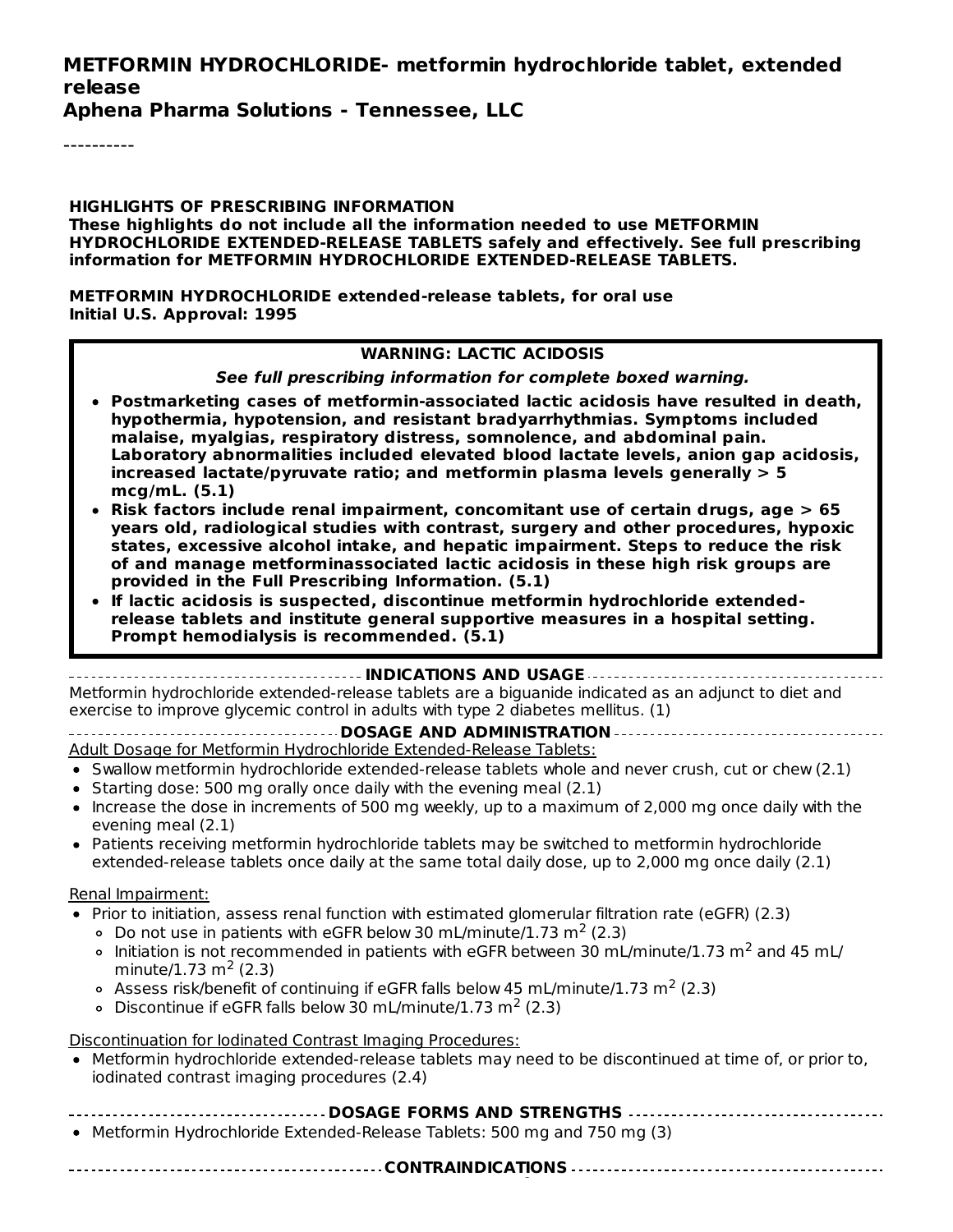- Severe renal impairment (eGFR below 30 mL/min/1.73 m<sup>2</sup>) (4, 5.1)
- Hypersensitivity to metformin (4)
- Acute or chronic metabolic acidosis, including diabetic ketoacidosis, with or without coma. (4)

#### **WARNINGS AND PRECAUTIONS**

- Lactic Acidosis: See boxed warning. (5.1)
- *Vitamin B<sub>12</sub> Deficiency:* Metformin may lower vitamin B<sub>12</sub> levels. Measure hematological parameters annually and vitamin  $B_{12}$  at 2 to 3 year intervals and manage any abnormalities. (5.2)
- Hypoglycemia with Concomitant Use with Insulin and Insulin Secretagogues: Increased risk of hypoglycemia when used in combination with insulin and/or an insulin secretagogue. Lower dose of insulin or insulin secretagogue may be required (5.3)

**ADVERSE REACTIONS** For metformin hydrochloride extended-release tablets, the most common adverse reactions (> 5.0%) are diarrhea, nausea/vomiting, flatulence, asthenia, indigestion, abdominal discomfort, and headache. (6.1)

#### **To report SUSPECTED ADVERSE REACTIONS, contact TAGI Pharma, Inc. at 1-855-225-8244 or FDA at 1-800-FDA-1088 or www.fda.gov/medwatch**

```
DRUG INTERACTIONS
```
- Carbonic anhydrase inhibitors may increase risk of lactic acidosis. Consider more frequent monitoring (7)
- Drugs that reduce metformin clearance (such as ranolazine, vandetanib, dolutegravir, and cimetidine)  $\bullet$ may increase the accumulation of metformin. Consider the benefits and risks of concomitant use (7)
- Alcohol can potentiate the effect of metformin on lactate metabolism. Warn patients against excessive alcohol intake (7)
- **USE IN SPECIFIC POPULATIONS**
- Females and Males of Reproductive Potential: Advise premenopausal females of the potential for an unintended pregnancy. (8.3)
- Geriatric Use: Assess renal function more frequently. (8.5)
- Hepatic Impairment: Avoid use in patients with hepatic impairment. (8.7)

#### **See 17 for PATIENT COUNSELING INFORMATION and FDA-approved patient labeling. Revised: 10/2018**

#### **FULL PRESCRIBING INFORMATION: CONTENTS\* WARNING: LACTIC ACIDOSIS**

# **1 INDICATIONS AND USAGE**

### **2 DOSAGE AND ADMINISTRATION**

- 2.1 Adult Dosage
- 2.3 Recommendations for Use in Renal Impairment
- 2.4 Discontinuation for Iodinated Contrast Imaging Procedures

### **3 DOSAGE FORMS AND STRENGTHS**

### **4 CONTRAINDICATIONS**

### **5 WARNINGS AND PRECAUTIONS**

- 5.1 Lactic Acidosis
- 5.2 Vitamin  $B_{12}$  Deficiency
- 5.3 Hypoglycemia with Concomitant Use with Insulin and Insulin Secretagogues
- 5.4 Macrovascular Outcomes

### **6 ADVERSE REACTIONS**

- 6.1 Clinical Studies Experience
- 6.2 Postmarketing Experience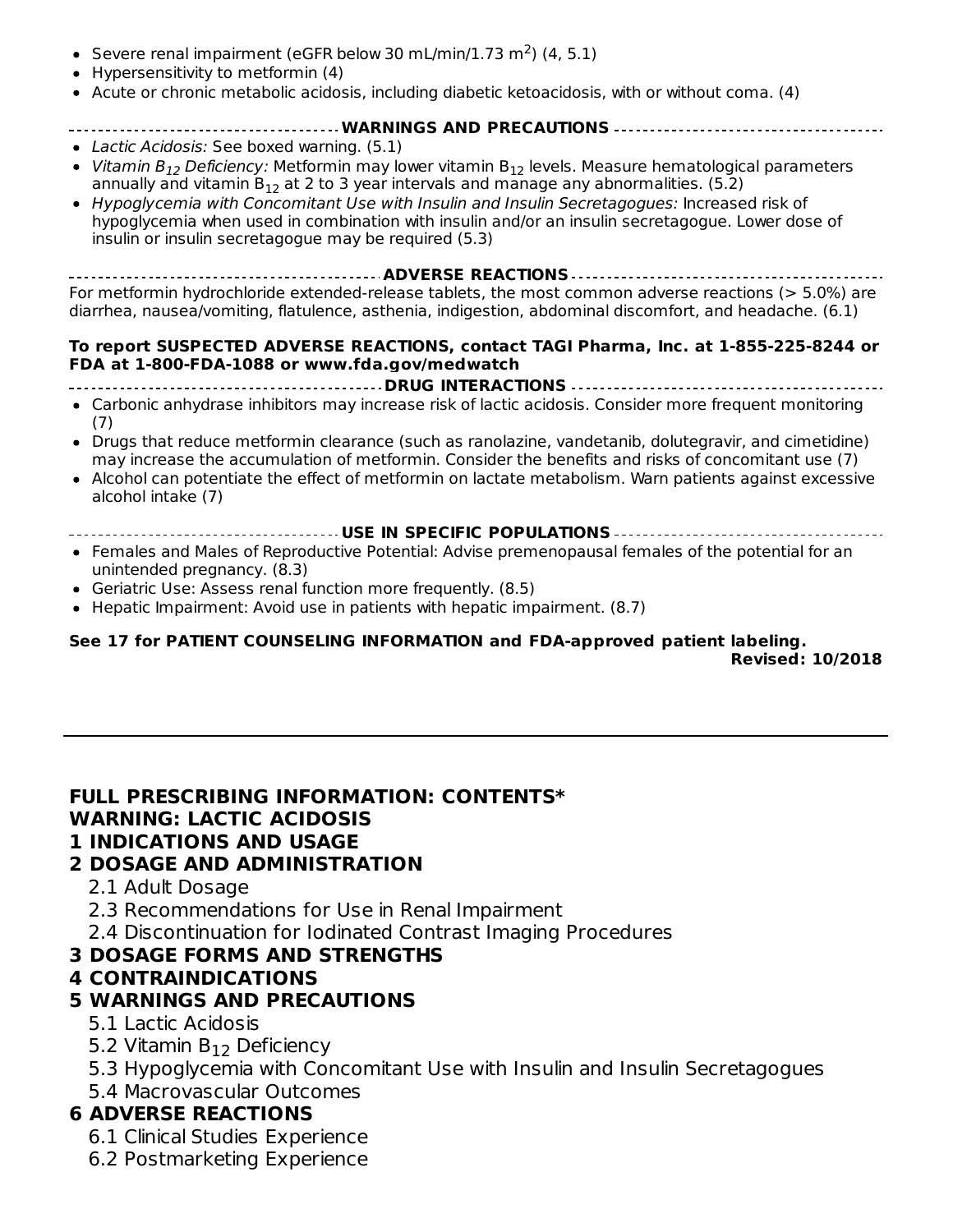### **7 DRUG INTERACTIONS**

### **8 USE IN SPECIFIC POPULATIONS**

- 8.1 Pregnancy
- 8.2 Lactation
- 8.3 Females and Males of Reproductive Potential
- 8.4 Pediatric Use
- 8.5 Geriatric Use
- 8.6 Renal Impairment
- 8.7 Hepatic Impairment

### **10 OVERDOSAGE**

#### **11 DESCRIPTION**

### **12 CLINICAL PHARMACOLOGY**

- 12.1 Mechanism of Action
- 12.3 Pharmacokinetics

### **13 NONCLINICAL TOXICOLOGY**

13.1 Carcinogenesis, Mutagenesis, Impairment of Fertility

### **14 CLINICAL STUDIES**

14.2 Metformin Hydrochloride Extended-Release Tablets

### **16 HOW SUPPLIED/STORAGE AND HANDLING**

- 16.1 How Supplied
- 16.2 Storage

### **17 PATIENT COUNSELING INFORMATION**

\* Sections or subsections omitted from the full prescribing information are not listed.

### **FULL PRESCRIBING INFORMATION**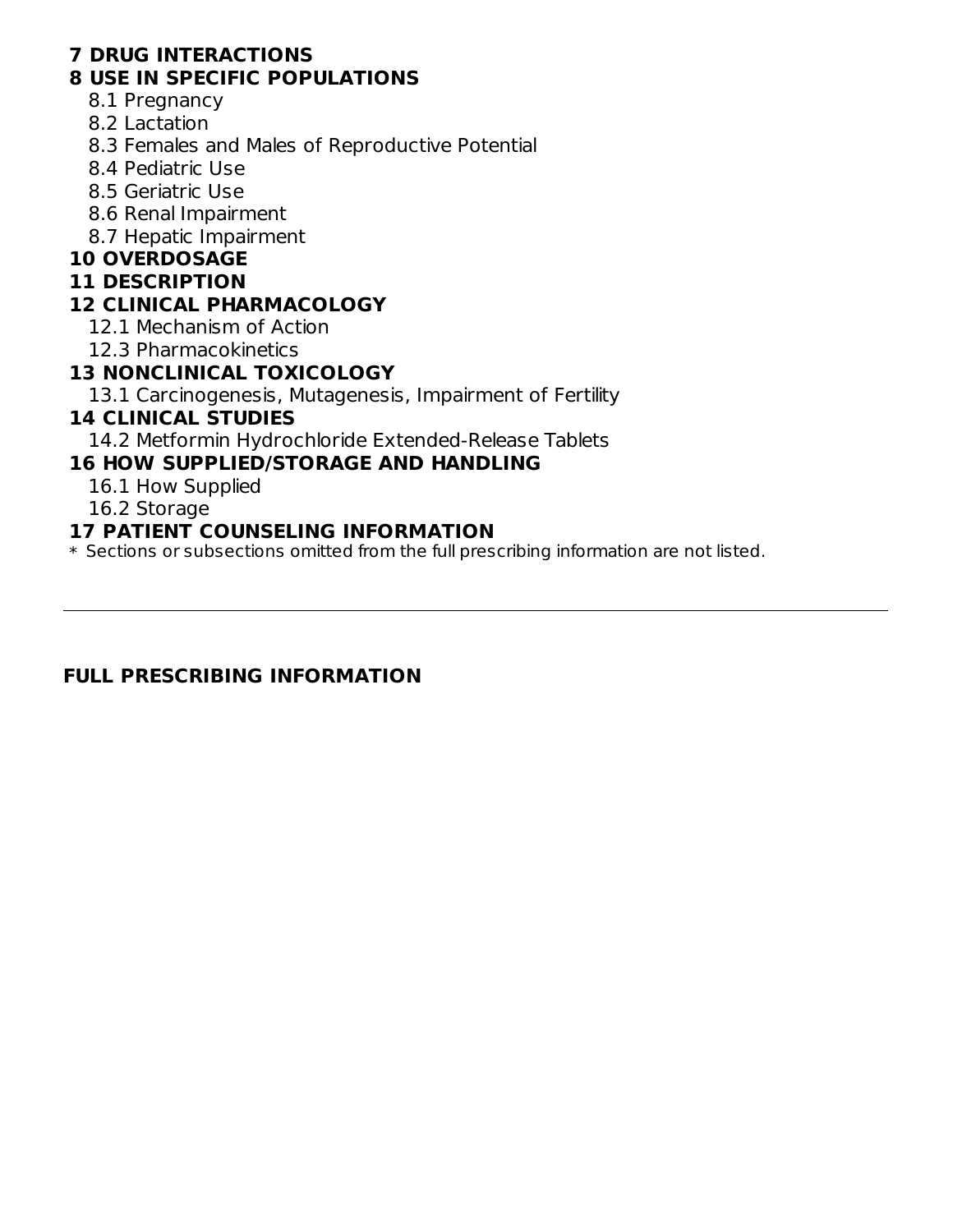### **WARNING: LACTIC ACIDOSIS**

**Postmarketing cases of metformin-associated lactic acidosis have resulted in death, hypothermia, hypotension, and resistant bradyarrhythmias. The onset of metformin-associated lactic acidosis is often subtle, accompanied only by nonspecific symptoms such as malaise, myalgias, respiratory distress, somnolence, and abdominal pain. Metformin-associated lactic acidosis was characterized by elevated blood lactate levels (> 5 mmol/Liter), anion gap acidosis (without evidence of ketonuria or ketonemia), an increased lactate/pyruvate ratio; and metformin plasma levels generally > 5 mcg/mL [see Warnings and Precautions (5.1)].**

**Risk factors for metformin-associated lactic acidosis include renal impairment, concomitant use of certain drugs (e.g. carbonic anhydrase inhibitors such as topiramate), age 65 years old or greater, having a radiological study with contrast, surgery and other procedures, hypoxic states (e.g., acute congestive heart failure), excessive alcohol intake, and hepatic impairment.**

**Steps to reduce the risk of and manage metformin-associated lactic acidosis in these high risk groups are provided [see Dosage and Administration (2.3), Contraindications (4), Warnings and Precautions (5.1)].**

**If metformin-associated lactic acidosis is suspected, immediately discontinue metformin hydrochloride extended-release tablets and institute general supportive measures in a hospital setting. Prompt hemodialysis is recommended [see Warnings and Precautions (5.1)].**

### **1 INDICATIONS AND USAGE**

Metformin hydrochloride extended-release tablets are indicated as an adjunct to diet and exercise to improve glycemic control in adults with type 2 diabetes mellitus.

# **2 DOSAGE AND ADMINISTRATION**

### **2.1 Adult Dosage**

Metformin Hydrochloride Extended-Release Tablets

- Swallow metformin hydrochloride extended-release tablets whole and never crush, cut or chew.
- The recommended starting dose of metformin hydrochloride extended-release tablets is 500 mg orally once daily with the evening meal.
- Increase the dose in increments of 500 mg weekly on the basis of glycemic control and tolerability, up to a maximum of 2,000 mg once daily with the evening meal.
- If glycemic control is not achieved with metformin hydrochloride extended-release tablets 2,000 mg once daily, consider a trial of metformin hydrochloride extendedrelease tablets 1,000 mg twice daily. If higher doses are required, switch to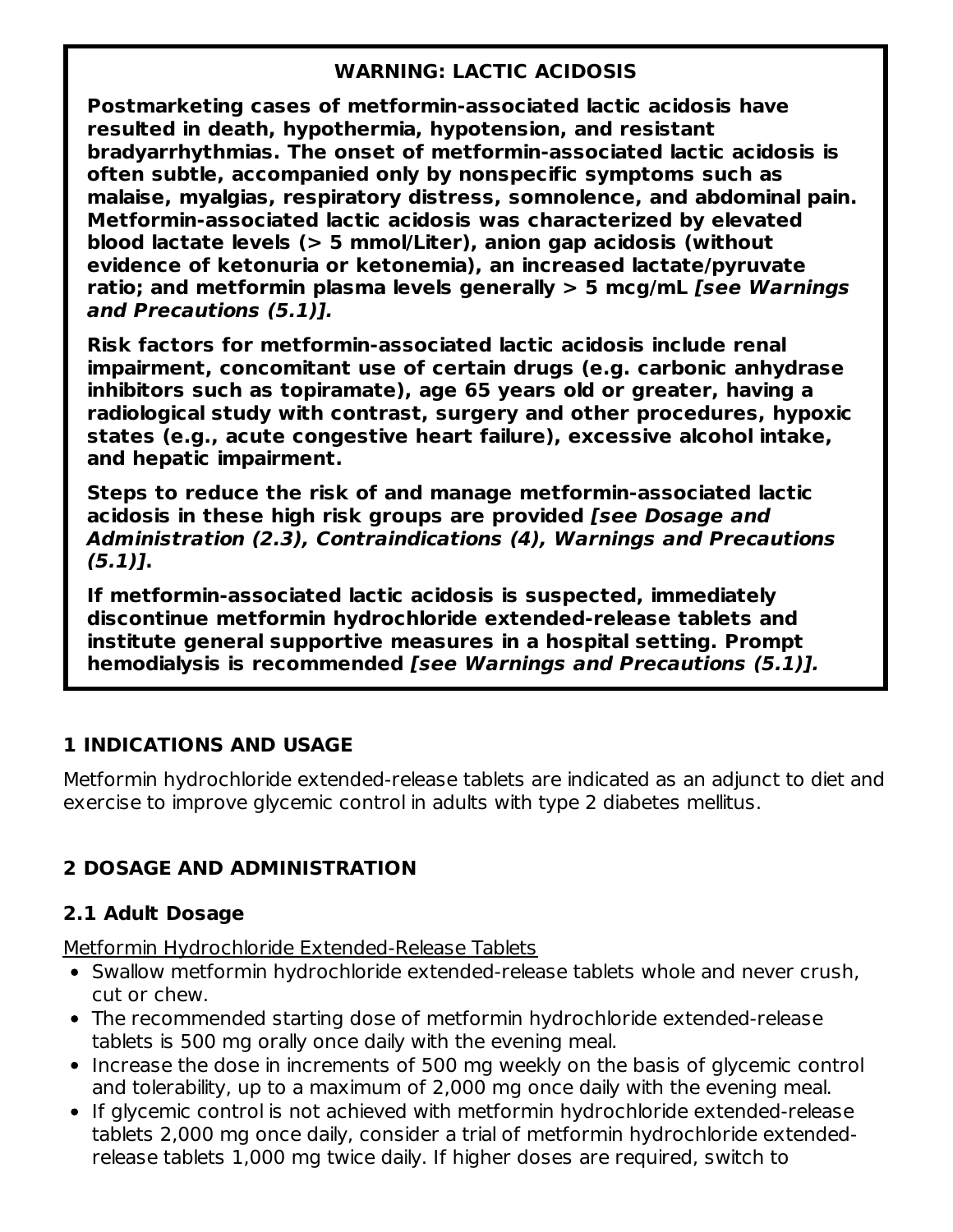metformin hydrochloride tablets at total daily doses up to 2,550 mg administered in divided daily doses, as described above.

Patients receiving metformin hydrochloride tablets may be switched to metformin hydrochloride extended-release tablets once daily at the same total daily dose, up to 2,000 mg once daily.

# **2.3 Recommendations for Use in Renal Impairment**

- Assess renal function prior to initiation of metformin hydrochloride extended-release tablets and periodically thereafter.
- Metformin hydrochloride extended-release tablets are contraindicated in patients with an estimated glomerular filtration rate (eGFR) below 30 mL/minute/1.73 m<sup>2</sup>.
- Initiation of metformin hydrochloride extended-release tablets in patients with an eGFR between 30 mL/minute/1.73 m<sup>2</sup> and 45 mL/minute/1.73 m<sup>2</sup> is not recommended.
- In patients taking metformin hydrochloride extended-release tablets whose eGFR later falls below 45 mL/min/1.73 m<sup>2</sup>, assess the benefit risk of continuing therapy.
- Discontinue metformin hydrochloride extended-release tablets if the patient's eGFR later falls below 30 mL/minute/1.73 m<sup>2</sup> [see Warnings and Precautions (5.1)].

# **2.4 Discontinuation for Iodinated Contrast Imaging Procedures**

Discontinue metformin hydrochloride extended-release tablets at the time of, or prior to, an iodinated contrast imaging procedure in patients with an eGFR between 30 mL/min/1.73 m<sup>2</sup> and 60 mL/min/1.73 m<sup>2</sup>; in patients with a history of liver disease, alcoholism, or heart failure; or in patients who will be administered intra-arterial iodinated contrast. Re-evaluate eGFR 48 hours after the imaging procedure; restart metformin hydrochloride extended-release tablets if renal function is stable.

# **3 DOSAGE FORMS AND STRENGTHS**

Metformin hydrochloride extended-release tablets, USP are available as:

- Metformin hydrochloride extended-release tablets USP, 500 mg are oval white tablets, with "OE" debossed on one side and "584" debossed on the other side.
- Metformin hydrochloride extended-release tablets USP, 750 mg are white, capsule shaped tablets, with "OE" debossed on one side and "585" debossed on the other side.

# **4 CONTRAINDICATIONS**

Metformin hydrochloride extended-release tablets are contraindicated in patients with:

- Severe renal impairment (eGFR below 30 mL/min/1.73 m<sup>2</sup>) [see Warnings and Precautions (5.1)].
- Hypersensitivity to metformin.
- Acute or chronic metabolic acidosis, including diabetic ketoacidosis, with or without coma.

# **5 WARNINGS AND PRECAUTIONS**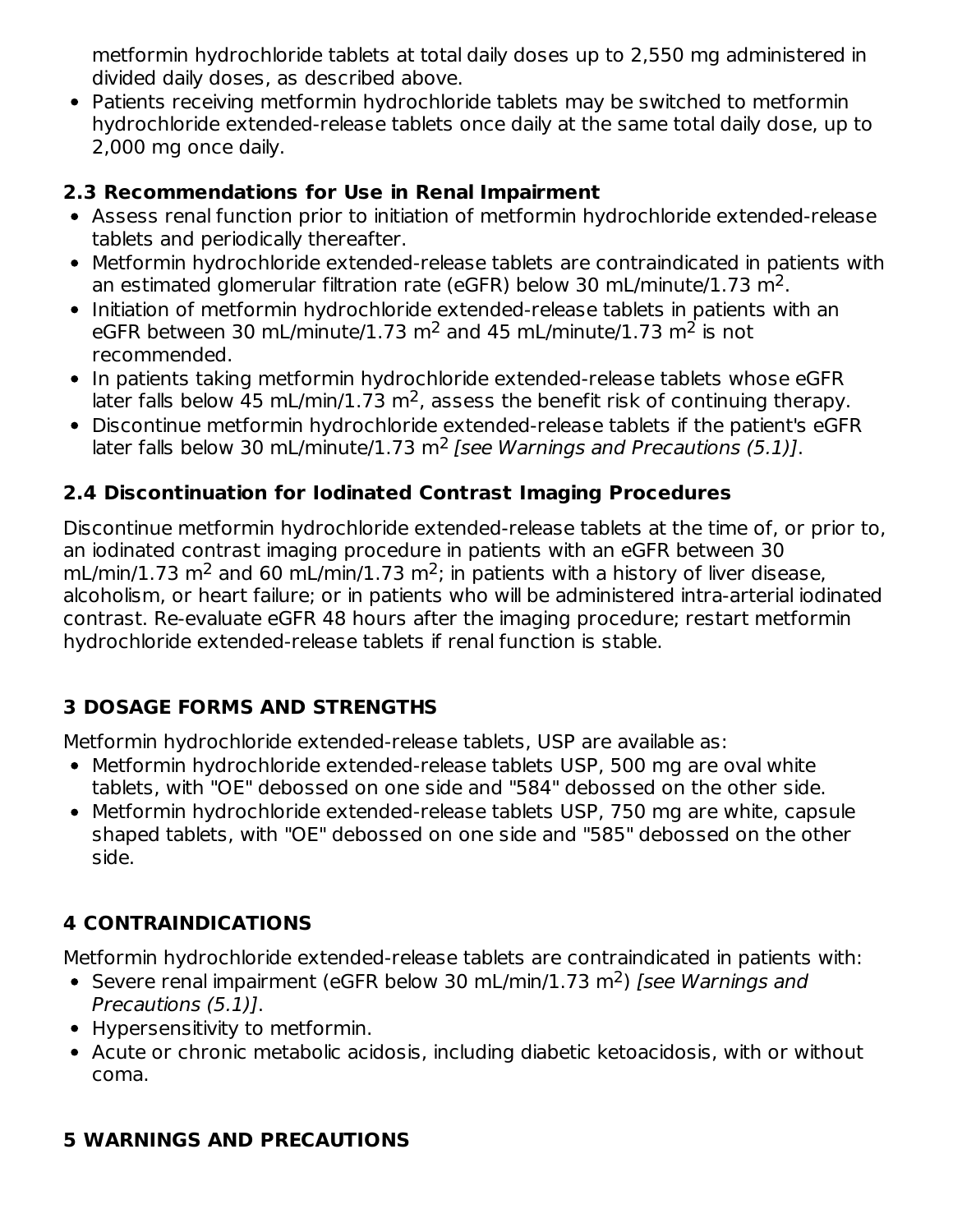## **5.1 Lactic Acidosis**

There have been postmarketing cases of metformin-associated lactic acidosis, including fatal cases. These cases had a subtle onset and were accompanied by nonspecific symptoms such as malaise, myalgias, abdominal pain, respiratory distress, or increased somnolence; however, hypotension and resistant bradyarrhythmias have occurred with severe acidosis. Metforminassociated lactic acidosis was characterized by elevated blood lactate concentrations ( $> 5$  mmol/L), anion gap acidosis (without evidence of ketonuria or ketonemia), and an increased lactate: pyruvate ratio; metformin plasma levels were generally > 5 mcg/mL. Metformin decreases liver uptake of lactate increasing lactate blood levels which may increase the risk of lactic acidosis, especially in patients at risk.

If metformin-associated lactic acidosis is suspected, general supportive measures should be instituted promptly in a hospital setting, along with immediate discontinuation of metformin hydrochloride extended-release tablets. In metformin hydrochloride extended-release tablets treated patients with a diagnosis or strong suspicion of lactic acidosis, prompt hemodialysis is recommended to correct the acidosis and remove accumulated metformin (metformin hydrochloride is dialyzable with a clearance of up to 170 mL/min under good hemodynamic conditions). Hemodialysis has often resulted in reversal of symptoms and recovery.

Educate patients and their families about the symptoms of lactic acidosis and, if these symptoms occur, instruct them to discontinue metformin hydrochloride extendedrelease tablets and report these symptoms to their healthcare provider.

For each of the known and possible risk factors for metformin-associated lactic acidosis, recommendations to reduce the risk of and manage metformin-associated lactic acidosis are provided below:

- Renal impairment  $-$  The postmarketing metformin-associated lactic acidosis cases primarily occurred in patients with significant renal impairment. The risk of metformin accumulation and metformin-associated lactic acidosis increases with the severity of renal impairment because metformin is substantially excreted by the kidney. Clinical recommendations based upon the patient's renal function include [see Dosage and Administration (2.1), Clinical Pharmacology (12.3)]:
	- Before initiating metformin hydrochloride extended-release tablets, obtain an estimated glomerular filtration rate (eGFR).
	- Metformin hydrochloride extended-release tablets are contraindicated in patients with an eGFR less than 30 mL/min/1.73 m<sup>2</sup> [see Contraindications (4)].
	- Initiation of metformin hydrochloride extended-release tablets is not recommended in patients with eGFR between 30 mL/min/1.73  $m<sup>2</sup>$  and 45  $mL/min/1.73 m<sup>2</sup>$ .
	- Obtain an eGFR at least annually in all patients taking metformin hydrochloride extended-release tablets. In patients at risk for the development of renal impairment (e.g., the elderly), renal function should be assessed more frequently.
	- o In patients taking metformin hydrochloride extended-release tablets whose eGFR falls below 45 mL/min/1.73 m<sup>2</sup>, assess the benefit and risk of continuing therapy.
- Drug interactions The concomitant use of metformin hydrochloride extendedrelease tablets with specific drugs may increase the risk of metformin-associated lactic acidosis: those that impair renal function, result in significant hemodynamic change, interfere with acid-base balance, or increase metformin accumulation. Consider more frequent monitoring of patients.
- Age 65 or greater  $-$  The risk of metformin-associated lactic acidosis increases with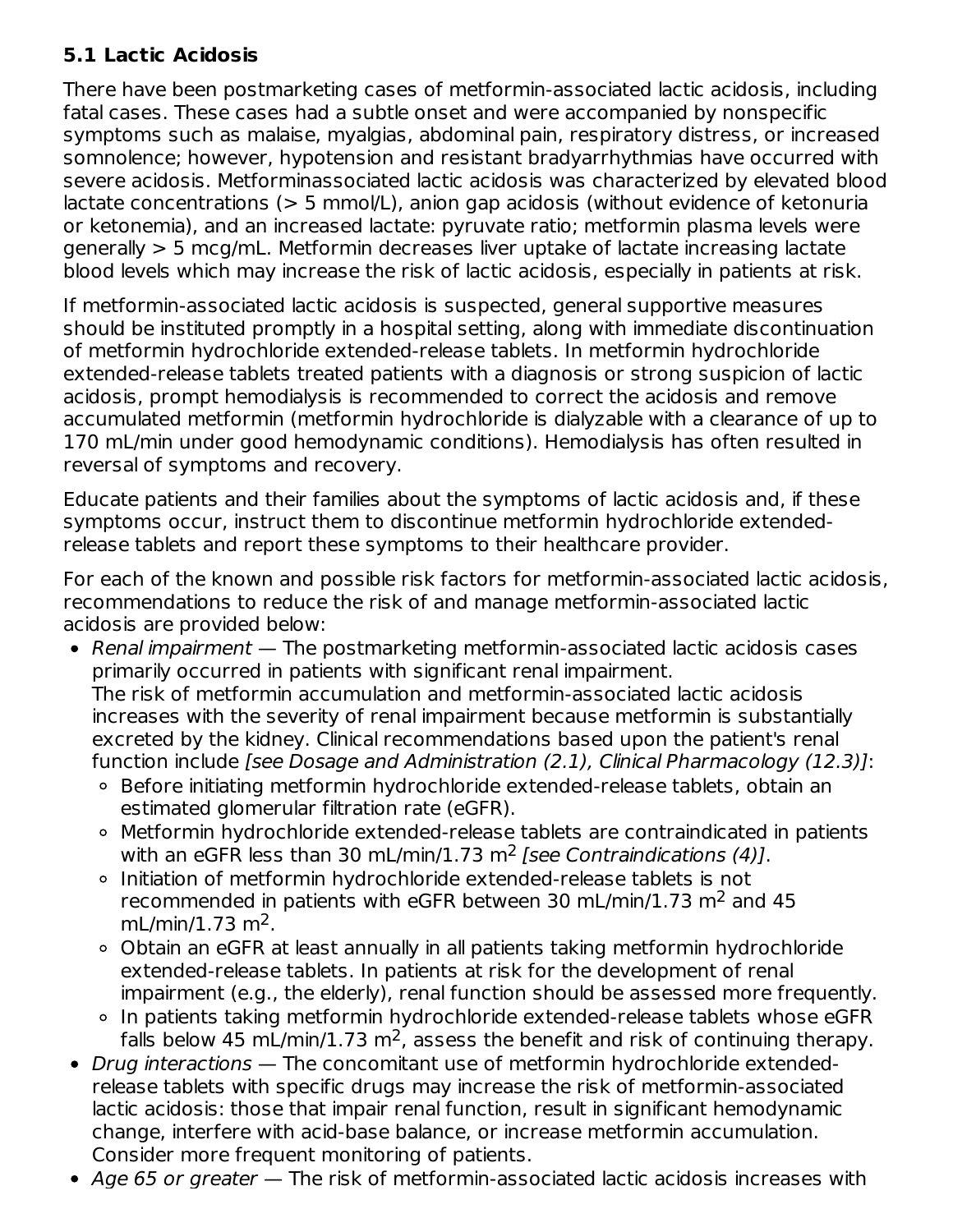$\mathcal{L}_{\mathcal{A}}$  or greater  $\mathcal{L}_{\mathcal{A}}$  or greated lactic acidosis increases with a sociated lactic acidosis increases with  $\mathcal{L}_{\mathcal{A}}$ the patient's age because elderly patients have a greater likelihood of having hepatic, renal, or cardiac impairment than younger patients. Assess renal function more frequently in elderly patients.

- Radiologic studies with contrast Administration of intravascular iodinated contrast agents in metformin-treated patients has led to an acute decrease in renal function and the occurrence of lactic acidosis. Stop metformin hydrochloride extendedrelease tablets at the time of, or prior to, an iodinated contrast imaging procedure in patients with an eGFR between 30 mL/min/1.73 m<sup>2</sup> and 60 mL/min/1.73 m<sup>2</sup>; in patients with a history of hepatic impairment, alcoholism or heart failure; or in patients who will be administered intra-arterial iodinated contrast. Re-evaluate eGFR 48 hours after the imaging procedure, and restart metformin hydrochloride extended-release tablets if renal function is stable.
- Surgery and other procedures Withholding of food and fluids during surgical or other procedures may increase the risk for volume depletion, hypotension, and renal impairment. Metformin hydrochloride extended-release tablets should be temporarily discontinued while patients have restricted food and fluid intake.
- Hypoxic states Several of the postmarketing cases of metformin-associated lactic acidosis occurred in the setting of acute congestive heart failure (particularly when accompanied by hypoperfusion and hypoxemia). Cardiovascular collapse (shock), acute myocardial infarction, sepsis, and other conditions associated with hypoxemia have been associated with lactic acidosis and may cause prerenal azotemia. When such an event occurs, discontinue metformin hydrochloride extended-release tablets.
- Excessive alcohol intake Alcohol potentiates the effect of metformin on lactate metabolism. Patients should be warned against excessive alcohol intake while receiving metformin hydrochloride extended-release tablets.
- Hepatic impairment Patients with hepatic impairment have developed cases of metformin-associated lactic acidosis. This may be due to impaired lactate clearance resulting in higher lactate blood levels. Therefore, avoid use of metformin hydrochloride extended-release tablets in patients with clinical or laboratory evidence of hepatic disease.

# **5.2 Vitamin B Deficiency 12**

In metformin hydrochloride tablets clinical trials of 29-week duration, a decrease to subnormal levels of previously normal serum vitamin  $\mathsf{B}_{12}$  levels was observed in approximately 7% of patients. Such decrease, possibly due to interference with  $\mathsf{B}_{12}$ absorption from the  $\mathsf{B}_{12}$ -intrinsic factor complex, may be associated with anemia but appears to be rapidly reversible with discontinuation of metformin hydrochloride tablets or vitamin B $_{12}$  supplementation. Certain individuals (those with inadequate vitamin B $_{12}$  or calcium intake or absorption) appear to be predisposed to developing subnormal vitamin  $B_{12}$  levels. Measure hematologic parameters on an annual basis and vitamin  $B_{12}$  at 2 to 3 year intervals in patients on metformin hydrochloride extended-release tablets and manage any abnormalities [see Adverse Reactions (6.1)].

### **5.3 Hypoglycemia with Concomitant Use with Insulin and Insulin Secretagogues**

Insulin and insulin secretagogues (e.g., sulfonylurea) are known to cause hypoglycemia. Metformin hydrochloride extended-release tablets may increase the risk of hypoglycemia when combined with insulin and/or an insulin secretagogue. Therefore, a lower dose of insulin or insulin secretagogue may be required to minimize the risk of hypoglycemia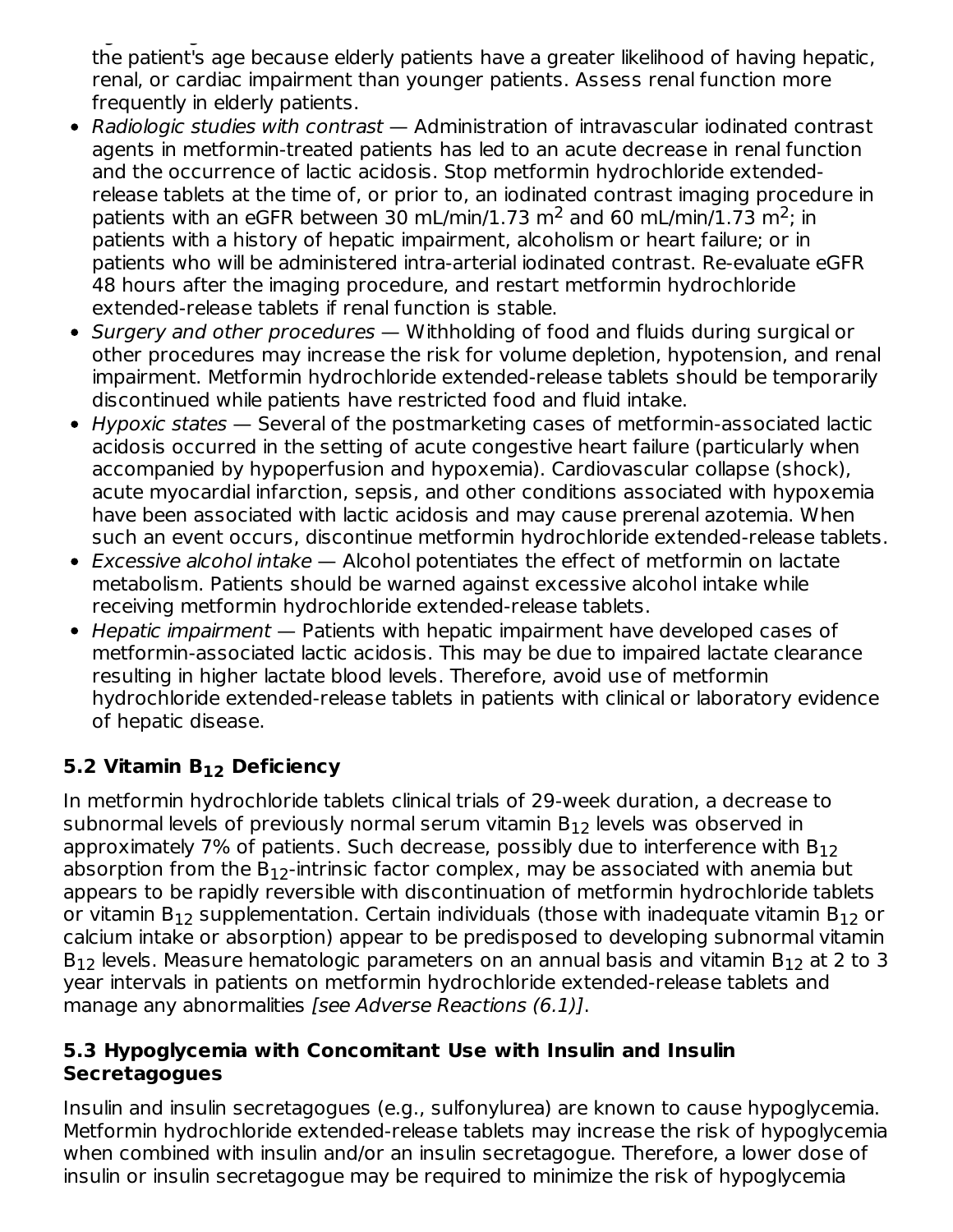when used in combination with metformin hydrochloride extended-release tablets [see Drug Interactions (7)].

## **5.4 Macrovascular Outcomes**

There have been no clinical studies establishing conclusive evidence of macrovascular risk reduction with metformin hydrochloride extended-release tablets.

# **6 ADVERSE REACTIONS**

The following adverse reactions are also discussed elsewhere in the labeling:

- Lactic Acidosis [see Boxed Warning and Warnings and Precautions (5.1)]
- Vitamin  $B_{12}$  Deficiency [see W*arnings and Precautions (5.2)*]
- Hypoglycemia *[see Warnings and Precautions (5.3)]*

# **6.1 Clinical Studies Experience**

Because clinical trials are conducted under widely varying conditions, adverse reaction rates observed in the clinical trials of a drug cannot be directly compared to rates in the clinical trials of another drug and may not reflect the rates observed in practice.

Metformin Hydrochloride Extended-Release Tablets

In placebo-controlled trials, 781 patients were administered metformin hydrochloride extended-release tablets. Adverse reactions reported in greater than 5% of the metformin hydrochloride extended-release tablets patients, and that were more common in metformin hydrochloride extended-release tablets - than placebo-treated patients, are listed in Table 1.

#### **Table 1: Adverse Reactions from Clinical Trials of Metformin Hydrochloride Extended-Release Tablets Occurring > 5% and More Common than Placebo in Patients with Type 2 Diabetes Mellitus**

| <b>Metformin Hydrochloride Extended-</b><br><b>Release Tablets</b><br>$(n = 781)$ |     | <b>Placebo</b><br>$(n = 195)$ |  |
|-----------------------------------------------------------------------------------|-----|-------------------------------|--|
| Diarrhea                                                                          | 10% | 3%                            |  |
| Nausea/Vomiting                                                                   | 7%  | 2%                            |  |

Diarrhea led to discontinuation of metformin hydrochloride extended-release tablets in 0.6% of patients. Additionally, the following adverse reactions were reported in  $\geq 1.0\%$ to ≤ 5.0% of metformin hydrochloride extended-release tablets patients and were more commonly reported with metformin hydrochloride extended-release tablets than placebo: abdominal pain, constipation, distention abdomen, dyspepsia/heartburn, flatulence, dizziness, headache, upper respiratory infection, taste disturbance.

# **6.2 Postmarketing Experience**

The following adverse reactions have been identified during post approval use of metformin. Because these reactions are reported voluntarily from a population of uncertain size, it is not always possible to reliably estimate their frequency or establish a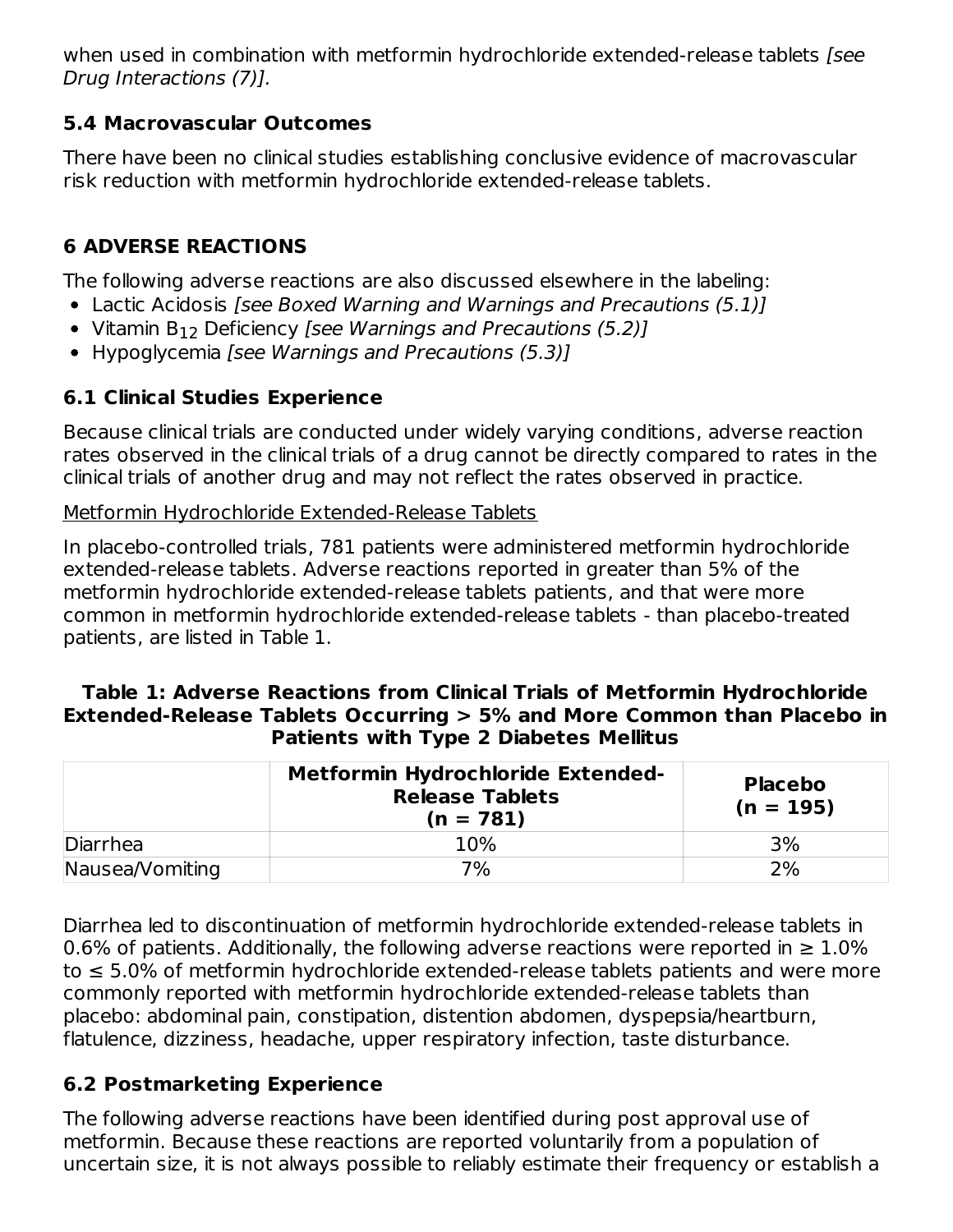causal relationship to drug exposure.

Cholestatic, hepatocellular, and mixed hepatocellular liver injury have been reported with postmarketing use of metformin.

## **7 DRUG INTERACTIONS**

Table 2 presents clinically significant drug interactions with metformin hydrochloride extended-release tablets.

### **Table 2: Clinically Significant Drug Interactions with Metformin Hydrochloride Extended-Release Tablets**

| <b>Carbonic Anhydrase Inhibitors</b> |                                                                                                                                                                                                                                                                                                                                                                                      |
|--------------------------------------|--------------------------------------------------------------------------------------------------------------------------------------------------------------------------------------------------------------------------------------------------------------------------------------------------------------------------------------------------------------------------------------|
|                                      | Carbonic anhydrase inhibitors frequently cause a decrease in serum<br>bicarbonate and induce non-anion gap, hyperchloremic metabolic<br>Clinical Impact: acidosis. Concomitant use of these drugs with metformin<br>hydrochloride extended-release tablets may increase the risk for lactic<br>acidosis.                                                                             |
|                                      | Intervention: Consider more frequent monitoring of these patients.                                                                                                                                                                                                                                                                                                                   |
|                                      | Examples: Topiramate, zonisamide, acetazolamide or dichlorphenamide.                                                                                                                                                                                                                                                                                                                 |
| <b>Clearance</b>                     | Drugs that Reduce Metformin Hydrochloride Extended-Release Tablets                                                                                                                                                                                                                                                                                                                   |
| Clinical Impact:                     | Concomitant use of drugs that interfere with common renal tubular<br>transport systems involved in the renal elimination of metformin (e.g.,<br>organic cationic transporter-2 [OCT2] / multidrug and toxin extrusion<br>[MATE] inhibitors) could increase systemic exposure to metformin and<br>may increase the risk for lactic acidosis [see Clinical Pharmacology<br>$(12.3)$ ]. |
| Intervention:                        | Consider the benefits and risks of concomitant use with metformin<br>hydrochloride extended-release tablets.                                                                                                                                                                                                                                                                         |
|                                      | Examples: Ranolazine, vandetanib, dolutegravir, and cimetidine.                                                                                                                                                                                                                                                                                                                      |
| <b>Alcohol</b>                       |                                                                                                                                                                                                                                                                                                                                                                                      |
|                                      | Clinical Impact: Alcohol is known to potentiate the effect of metformin on lactate<br>metabolism.                                                                                                                                                                                                                                                                                    |
| Intervention:                        | Warn patients against excessive alcohol intake while receiving<br>metformin hydrochloride extended-release tablets.                                                                                                                                                                                                                                                                  |
|                                      | <b>Insulin Secretagogues or Insulin</b>                                                                                                                                                                                                                                                                                                                                              |
|                                      | Coadministration of metformin hydrochloride extended-release tablets<br>Clinical Impact: with an insulin secretagogue (e.g., sulfonylurea) or insulin may<br>increase the risk of hypoglycemia.                                                                                                                                                                                      |
| Intervention:                        | Patients receiving an insulin secretagogue or insulin may require lower<br>doses of the insulin secretagogue or insulin.                                                                                                                                                                                                                                                             |
|                                      | <b>Drugs Affecting Glycemic Control</b>                                                                                                                                                                                                                                                                                                                                              |
| Clinical Impact:                     | Certain drugs tend to produce hyperglycemia and may lead to loss of<br>glycemic control.                                                                                                                                                                                                                                                                                             |
|                                      | When such drugs are administered to a patient receiving metformin<br>hydrochloride extended-release tablets, observe the patient closely for                                                                                                                                                                                                                                         |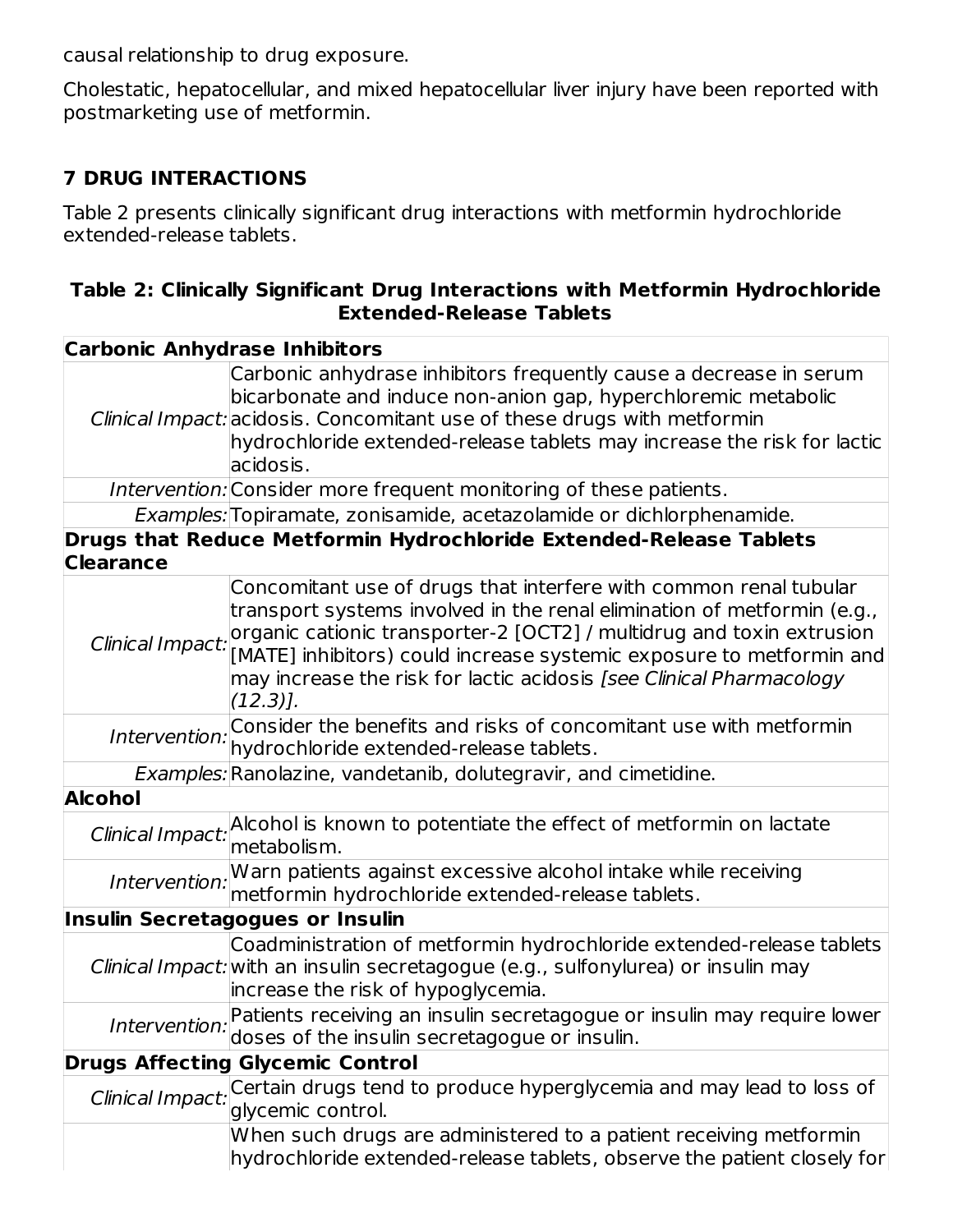Intervention: loss of blood glucose control. When such drugs are withdrawn from a patient receiving metformin hydrochloride extended-release tablets, observe the patient closely for hypoglycemia. Examples: products, estrogens, oral contraceptives, phenytoin, nicotinic acid, Thiazides and other diuretics, corticosteroids, phenothiazines, thyroid

sympathomimetics, calcium channel blockers, and isoniazid.

# **8 USE IN SPECIFIC POPULATIONS**

# **8.1 Pregnancy**

# Risk Summary

Limited data with metformin hydrochloride extended-release tablets in pregnant women are not sufficient to determine a drug-associated risk for major birth defects or miscarriage. Published studies with metformin use during pregnancy have not reported a clear association with metformin and major birth defect or miscarriage risk [see Data]. There are risks to the mother and fetus associated with poorly controlled diabetes mellitus in pregnancy [see Clinical Considerations].

No adverse developmental effects were observed when metformin was administered to pregnant Sprague Dawley rats and rabbits during the period of organogenesis at doses up to 2- and 5-times, respectively, a 2,550 mg clinical dose, based on body surface area [see Data].

The estimated background risk of major birth defects is 6% to 10% in women with pregestational diabetes mellitus with an HbA $_{1{\text C}}$   $>$  7 and has been reported to be as high as 20% to 25% in women with a HbA $_{1{\rm C}}$   $>$  10. The estimated background risk of miscarriage for the indicated population is unknown. In the U.S. general population, the estimated background risk of major birth defects and miscarriage in clinically recognized pregnancies is 2% to 4% and 15% to 20%, respectively.

# Clinical Considerations

# Disease-associated maternal and/or embryo/fetal risk

Poorly-controlled diabetes mellitus in pregnancy increases the maternal risk for diabetic ketoacidosis, pre-eclampsia, spontaneous abortions, preterm delivery, stillbirth and delivery complications. Poorly controlled diabetes mellitus increases the fetal risk for major birth defects, stillbirth, and macrosomia related morbidity.

# Data

# Human Data

Published data from post-marketing studies have not reported a clear association with metformin and major birth defects, miscarriage, or adverse maternal or fetal outcomes when metformin was used during pregnancy. However, these studies cannot definitely establish the absence of any metformin-associated risk because of methodological limitations, including small sample size and inconsistent comparator groups.

# Animal Data

Metformin hydrochloride did not adversely affect development outcomes when administered to pregnant rats and rabbits at doses up to 600 mg/kg/day. This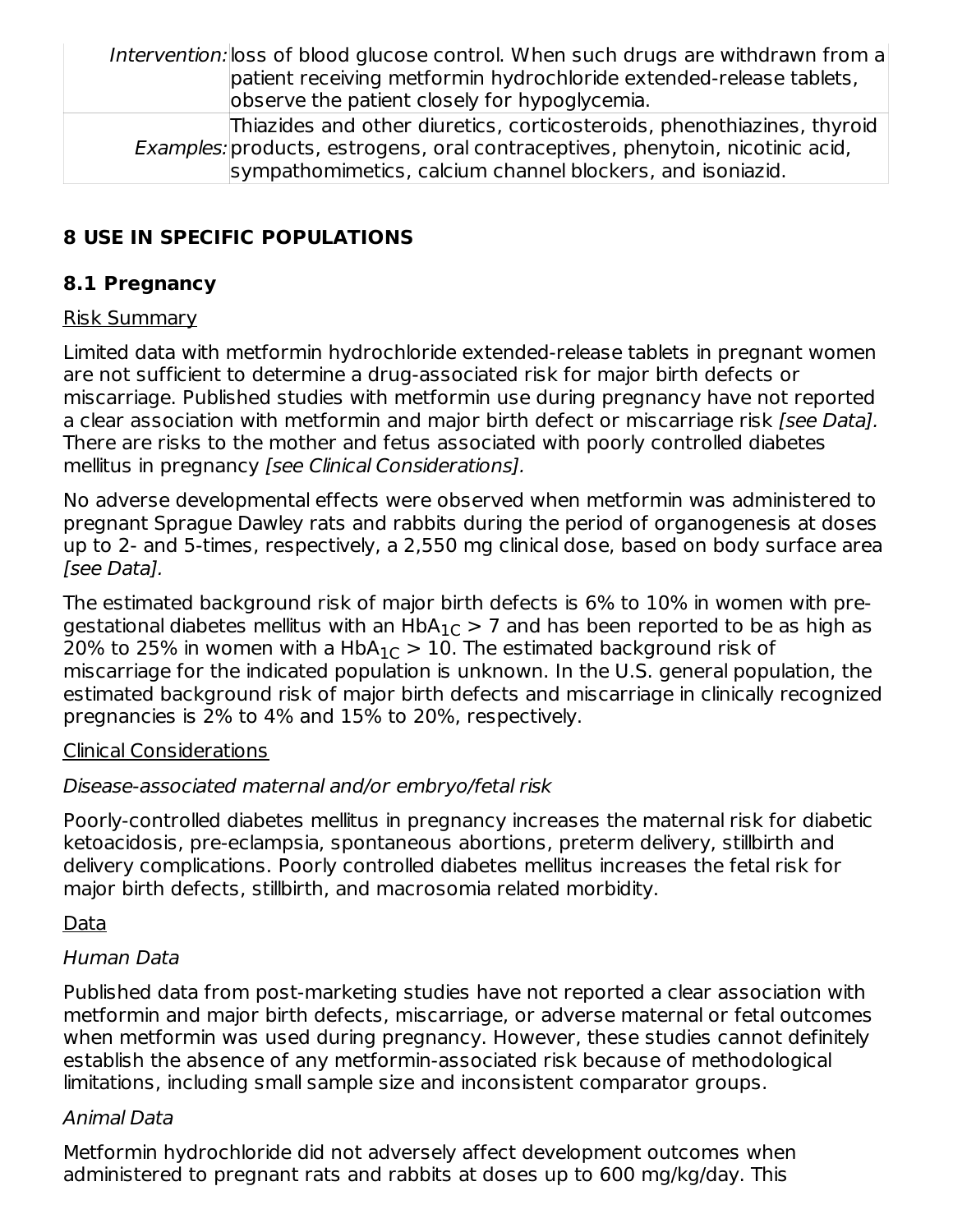represents an exposure of about 2 and 5 times a 2,550 mg clinical dose based on body surface area comparisons for rats and rabbits, respectively. Determination of fetal concentrations demonstrated a partial placental barrier to metformin.

# **8.2 Lactation**

### Risk Summary

Limited published studies report that metformin is present in human milk [see Data]. However, there is insufficient information to determine the effects of metformin on the breastfed infant and no available information on the effects of metformin on milk production. Therefore, the developmental and health benefits of breastfeeding should be considered along with the mother's clinical need for metformin hydrochloride extendedrelease tablets and any potential adverse effects on the breastfed child from metformin hydrochloride extended-release tablets or from the underlying maternal condition.

# Data

Published clinical lactation studies report that metformin is present in human milk which resulted in infant doses approximately 0.11% to 1% of the maternal weight-adjusted dosage and a milk/plasma ratio ranging between 0.13 and 1. However, the studies were not designed to definitely establish the risk of use of metformin during lactation because of small sample size and limited adverse event data collected in infants.

# **8.3 Females and Males of Reproductive Potential**

Discuss the potential for unintended pregnancy with premenopausal women as therapy with metformin hydrochloride extended-release tablets may result in ovulation in some anovulatory women.

# **8.4 Pediatric Use**

# Metformin Hydrochloride Extended-Release Tablets

Safety and effectiveness of metformin hydrochloride extended-release tablets in pediatric patients have not been established.

# **8.5 Geriatric Use**

Controlled clinical studies of metformin hydrochloride extended-release tablets did not include sufficient numbers of elderly patients to determine whether they respond differently from younger patients. In general, dose selection for an elderly patient should be cautious, usually starting at the low end of the dosing range, reflecting the greater frequency of decreased hepatic, renal, or cardiac function, and of concomitant disease or other drug therapy and the higher risk of lactic acidosis. Assess renal function more frequently in elderly patients [see Warnings and Precautions (5.1)].

# **8.6 Renal Impairment**

Metformin is substantially excreted by the kidney, and the risk of metformin accumulation and lactic acidosis increases with the degree of renal impairment. Metformin hydrochloride extended-release tablets are contraindicated in severe renal impairment, patients with an estimated glomerular filtration rate (eGFR) below 30  $mL/min/1.73 m<sup>2</sup>$  [see Dosage and Administration (2.3), Contraindications (4), Warnings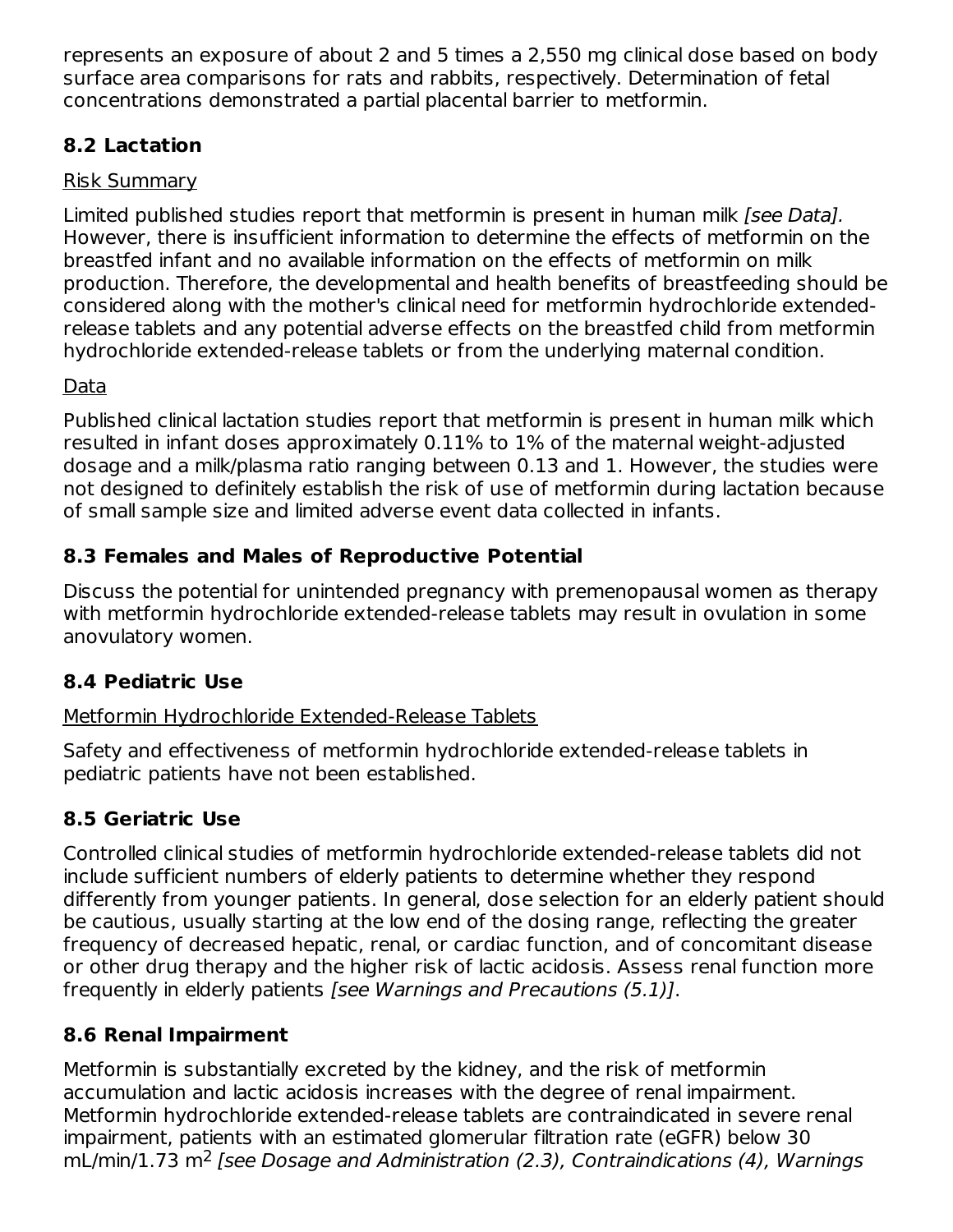and Precautions (5.1), and Clinical Pharmacology (12.3)].

### **8.7 Hepatic Impairment**

Use of metformin in patients with hepatic impairment has been associated with some cases of lactic acidosis. Metformin hydrochloride extended-release tablets are not recommended in patients with hepatic impairment. [see Warnings and Precautions (5.1)].

# **10 OVERDOSAGE**

Overdose of metformin hydrochloride has occurred, including ingestion of amounts greater than 50 grams. Hypoglycemia was reported in approximately 10% of cases, but no causal association with metformin has been established. Lactic acidosis has been reported in approximately 32% of metformin overdose cases [see Warnings and Precautions (5.1)]. Metformin is dialyzable with a clearance of up to 170 mL/min under good hemodynamic conditions. Therefore, hemodialysis may be useful for removal of accumulated drug from patients in whom metformin overdosage is suspected.

# **11 DESCRIPTION**

Metformin hydrochloride extended-release tablets, USP contain the antihyperglycemic agent metformin, which is a biguanide, in the form of monohydrochloride. The chemical name of metformin hydrochloride is N,N-dimethylimidodicarbonimidic diamide hydrochloride. The structural formula is as shown below:



Metformin hydrochloride is a white to off-white crystalline compound with a molecular formula of C $_4$ H $_{11}$ N $_5$  • HCl and a molecular weight of 165.63. It is freely soluble in water and is practically insoluble in acetone, ether, and chloroform. The p $\mathsf{K}_{\mathsf{a}}$  of metformin is 12.4. The pH of a 1% aqueous solution of metformin hydrochloride is 6.68.

Metformin hydrochloride extended-release tablets, USP contain 500 mg or 750 mg of metformin hydrochloride, which is equivalent to 389.93 mg, 584.90 mg metformin base, respectively.

Metformin hydrochloride extended-release tablets USP, 500 mg and 750 mg contain the inactive ingredients carboxymethylcellulose sodium, copovidone, hypromellose, magnesium stearate and microcrystalline cellulose.

The USP dissolution test is pending.

# **12 CLINICAL PHARMACOLOGY**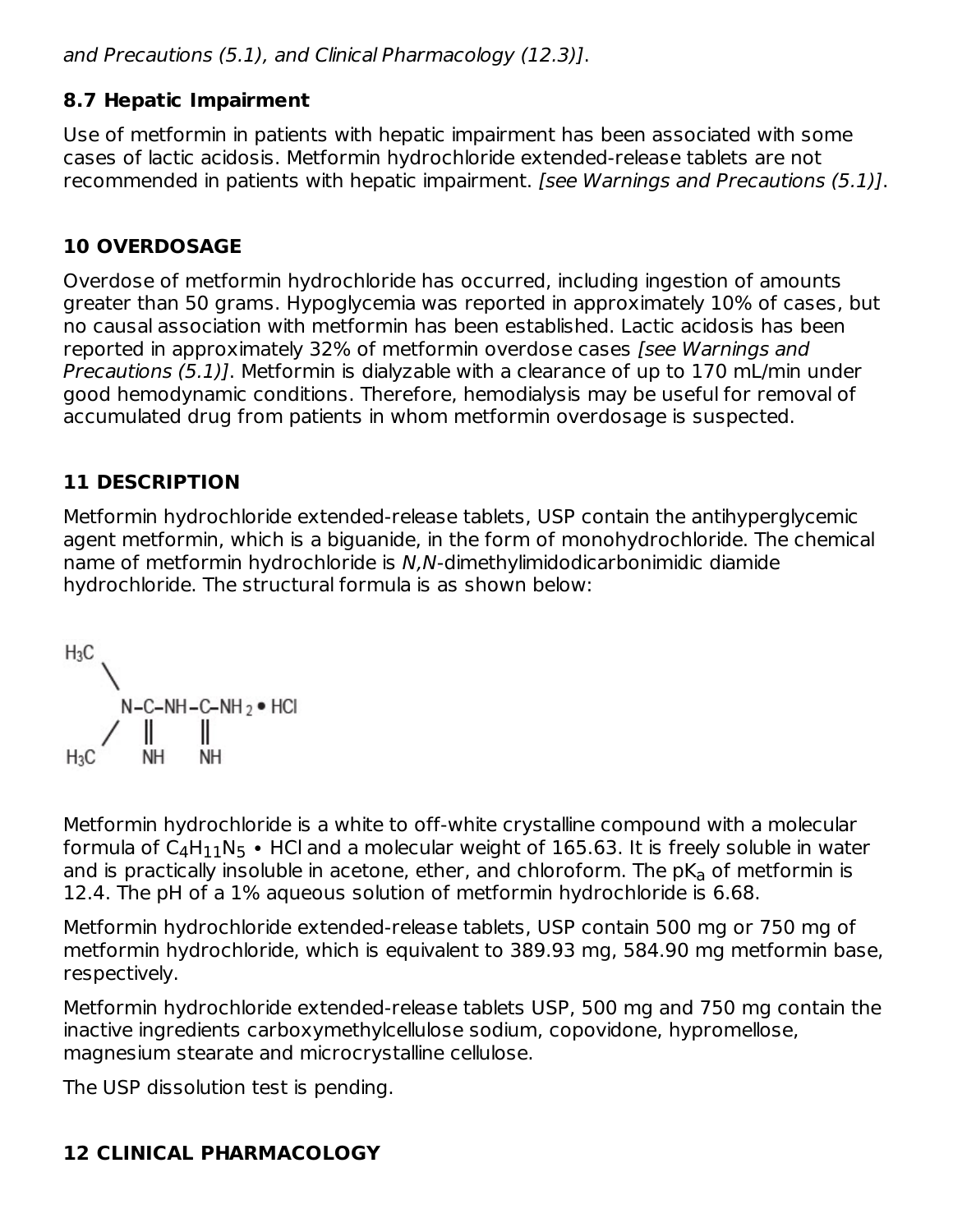# **12.1 Mechanism of Action**

Metformin is an antihyperglycemic agent which improves glucose tolerance in patients with type 2 diabetes mellitus, lowering both basal and postprandial plasma glucose. Metformin decreases hepatic glucose production, decreases intestinal absorption of glucose, and improves insulin sensitivity by increasing peripheral glucose uptake and utilization. With metformin therapy, insulin secretion remains unchanged while fasting insulin levels and day-long plasma insulin response may decrease.

# **12.3 Pharmacokinetics**

# **Absorption**

Following a single oral dose of metformin hydrochloride extended-release tablets, C<sub>max</sub> is achieved with a median value of 7 hours and a range of 4 to 8 hours. Peak plasma levels are approximately 20% lower compared to the same dose of metformin hydrochloride tablets, however, the extent of absorption (as measured by AUC) is comparable to metformin hydrochloride tablets.

At steady state, the AUC and C<sub>max</sub> are less than dose proportional for metformin hydrochloride extended-release tablets within the range of 500 to 2,000 mg administered once daily. Peak plasma levels are approximately 0.6, 1.1, 1.4 and 1.8 mcg/mL for 500, 1,000, 1,500, and 2,000 mg once-daily doses, respectively. The extent of metformin absorption (as measured by AUC) from metformin hydrochloride extended-release tablets at a 2,000 mg once-daily dose is similar to the same total daily dose administered as metformin hydrochloride tablets 1,000 mg twice daily. After repeated administration of metformin hydrochloride extended-release tablets, metformin did not accumulate in plasma.

Effect of food: Food decreases the extent of absorption and slightly delays the absorption of metformin, as shown by approximately a 40% lower mean peak plasma concentration (C<sub>max</sub>), a 25% lower area under the plasma concentration versus time curve (AUC), and a 35-minute prolongation of time to peak plasma concentration (T $_{\sf max}$ ) following administration of a single 850 mg tablet of metformin hydrochloride with food, compared to the same tablet strength administered fasting.

Although the extent of metformin absorption (as measured by AUC) from the metformin hydrochloride extended-release tablets increased by approximately 50% when given with food, there was no effect of food on  $\mathsf{C}_{\mathsf{max}}$  and  $\mathsf{T}_{\mathsf{max}}$  of metformin. Both high and low fat meals had the same effect on the pharmacokinetics of metformin hydrochloride extended-release tablets.

# **Distribution**

The apparent volume of distribution (V/F) of metformin following single oral doses of metformin hydrochloride tablets 850 mg averaged 654  $\pm$  358 L. Metformin is negligibly bound to plasma proteins. Metformin partitions into erythrocytes, most likely as a function of time.

# **Metabolism**

Intravenous single-dose studies in normal subjects demonstrate that metformin is excreted unchanged in the urine and does not undergo hepatic metabolism (no metabolites have been identified in humans) nor biliary excretion.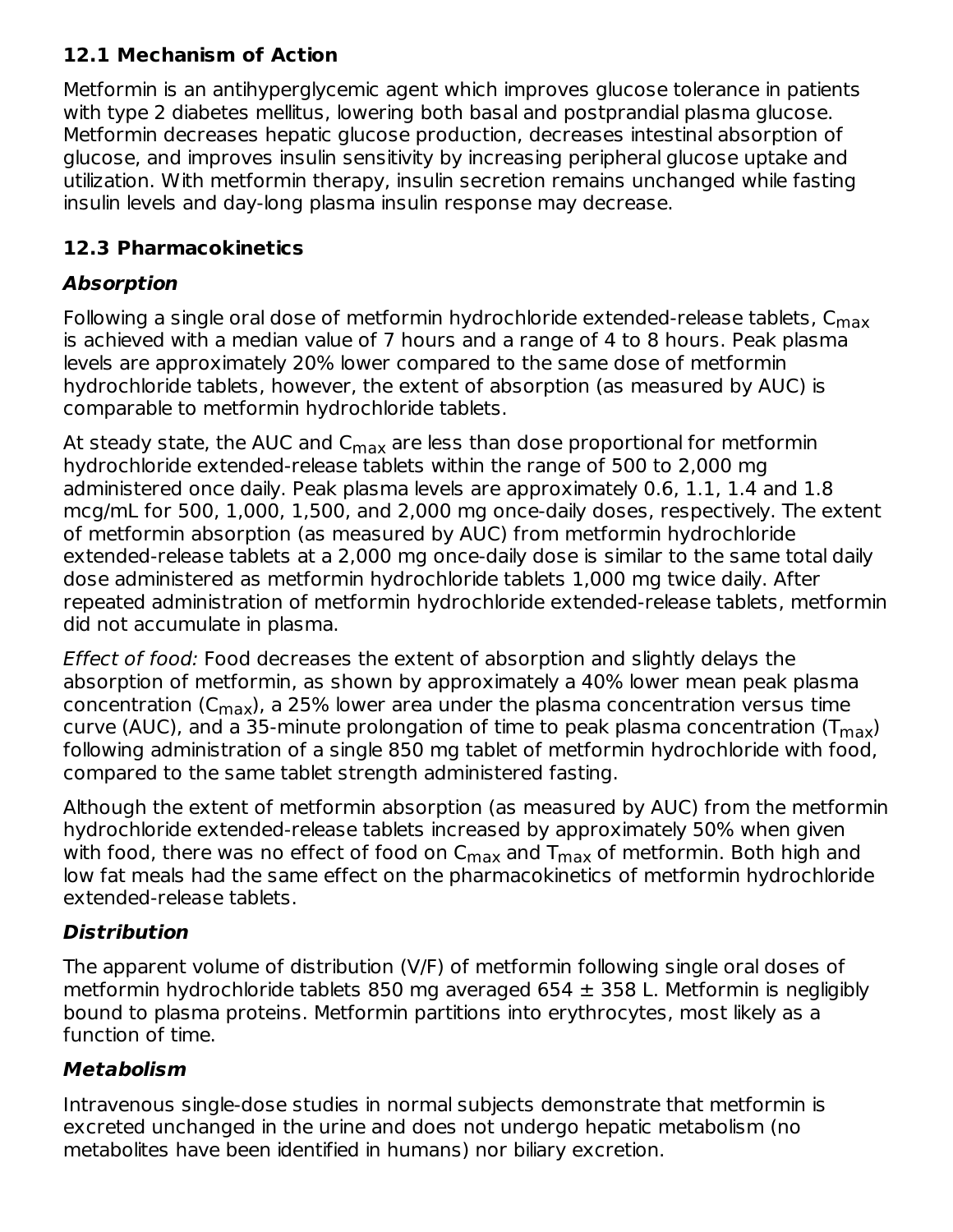# **Elimination**

Renal clearance (see Table 3) is approximately 3.5 times greater than creatinine clearance, which indicates that tubular secretion is the major route of metformin elimination. Following oral administration, approximately 90% of the absorbed drug is eliminated via the renal route within the first 24 hours, with a plasma elimination half-life of approximately 6.2 hours. In blood, the elimination half-life is approximately 17.6 hours, suggesting that the erythrocyte mass may be a compartment of distribution.

### **Specific Populations**

### **Renal Impairment**

In patients with decreased renal function the plasma and blood half-life of metformin is prolonged and the renal clearance is decreased (see Table 2) [See Dosage and Administration (2.3), Contraindications (4), Warnings and Precautions (5.1) and Use in Specific Populations (8.6)].

### **Hepatic Impairment**

No pharmacokinetic studies of metformin have been conducted in patients with hepatic impairment [See Warnings and Precautions (5.1) and Use in Specific Populations (8.7)].

### **Geriatrics**

Limited data from controlled pharmacokinetic studies of metformin hydrochloride tablets in healthy elderly subjects suggest that total plasma clearance of metformin is decreased, the half-life is prolonged, and C<sub>max</sub> is increased, compared to healthy young subjects. It appears that the change in metformin pharmacokinetics with aging is primarily accounted for by a change in renal function (see Table 3). [See Warnings and Precautions (5.1) and Use in Specific Populations (8.5)].

#### **Table 3: Select Mean (± S.D.) Metformin Pharmacokinetic Parameters Following Single or Multiple Oral Doses of Metformin Hydrochloride Tablets**

| <b>Subject Groups: Metformin</b><br>Hydrochloride Tablets Dose*<br>(number of subjects) | $C_{\rm max}$ <sup>†</sup><br>(mcg/mL) | $T_{\rm max}$ <sup>‡</sup><br>(hrs) | <b>Renal Clearance</b><br>(mL/min) |
|-----------------------------------------------------------------------------------------|----------------------------------------|-------------------------------------|------------------------------------|
| Healthy, nondiabetic adults:                                                            |                                        |                                     |                                    |
| 500 mg single dose (24)                                                                 | 1.03 ( $\pm$ )<br>0.33)                | 2.75 ( $\pm$<br>0.81)               | 600 ( $\pm$ 132)                   |
| 850 mg single dose $(74)^{6}$                                                           | 1.60 ( $\pm$<br>0.38)                  | 2.64 $(\pm$<br>0.82)                | 552 ( $\pm$ 139)                   |
| 850 mg three times daily for 19<br>doses <sup>1</sup> (9)                               | 2.01 ( $\pm$<br>0.42)                  | 1.79 $(\pm$<br>0.94)                | 642 ( $\pm$ 173)                   |
| <b>Adults with type 2 diabetes</b>                                                      |                                        |                                     |                                    |
| mellitus:                                                                               |                                        |                                     |                                    |
| 850 mg single dose (23)                                                                 | $1.48 (\pm 0.5)$                       | 3.32 ( $\pm$<br>1.08)               | 491 ( $\pm$ 138)                   |
| 850 mg three times daily for 19<br>doses $\P(9)$                                        | 1.90 $(\pm$<br>0.62)                   | 2.01 ( $\pm$<br>1.22)               | 550 ( $\pm$ 160)                   |
| Elderly <sup>#</sup> , healthy nondiabetic<br>adults:                                   |                                        |                                     |                                    |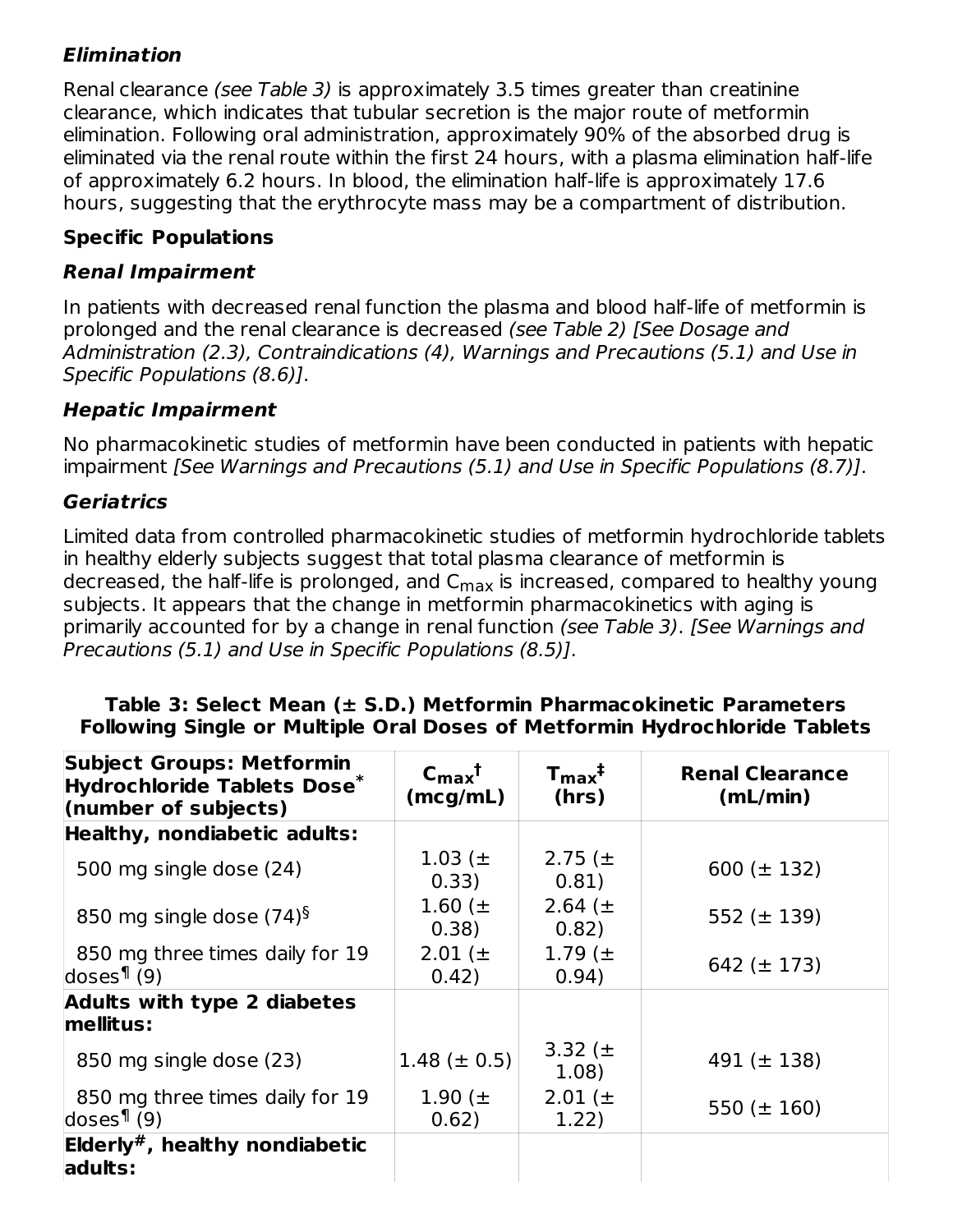| 850 mg single dose (12)                               | 2.45 $(\pm$<br>0.70)  | 2.71 $(\pm$<br>1.05)  | 412 ( $\pm$ 98)  |
|-------------------------------------------------------|-----------------------|-----------------------|------------------|
| <b>Renal-impaired adults:</b>                         |                       |                       |                  |
| 850 mg single dose                                    |                       |                       |                  |
| <b>Mild</b> ( $CL_{cr}^P$ 61 to 90 mL/min) (5)        | 1.86 $(\pm$<br>0.52)  | 3.20 $(\pm$<br>0.45)  | 384 ( $\pm$ 122) |
| <b>Moderate</b> ( $CL_{cr}$ 31 to 60<br>$mL/min)$ (4) | 4.12 ( $\pm$<br>1.83) | 3.75 ( $\pm$<br>0.50) | $108 (\pm 57)$   |
| <b>Severe</b> ( $CL_{cr}$ 10 to 30 mL/min)<br>(6)     | 3.93 $(\pm$<br>0.92)  | 4.01 ( $\pm$<br>1.10) | 130 ( $\pm$ 90)  |

 $\ast$  All doses given fasting except the first  $18$  doses of the multiple dose studies

† Peak plasma concentration

‡ Time to peak plasma concentration

§ Combined results (average means) of five studies: mean age 32 years (range 23 to 59 years)

¶ Kinetic study done following dose 19, given fasting

# Elderly subjects, mean age 71 years (range 65 to 81 years)

 $\bar{p}$  CLcr = creatinine clearance normalized to body surface area of 1.73 m<sup>2</sup>

### **Pediatrics**

After administration of a single oral metformin hydrochloride 500 mg tablet with food, geometric mean metformin C<sub>max</sub> and AUC differed less than 5% between pediatric type 2 diabetic patients (12 to 16 years of age) and gender- and weight-matched healthy adults (20 to 45 years of age), all with normal renal function.

#### **Gender**

Metformin pharmacokinetic parameters did not differ significantly between normal subjects and patients with type 2 diabetes mellitus when analyzed according to gender  $(males = 19, females = 16).$ 

### **Race**

No studies of metformin pharmacokinetic parameters according to race have been performed.

#### **Drug Interactions**

#### **In Vivo Assessment of Drug Interactions**

### **Table 4: Effect of Coadministered Drug on Plasma Metformin Systemic Exposure**

| <b>Drug</b> | Coadministered Coadministered<br>Drug <sup>*</sup> | Dose of<br>Metformin <sup>*</sup> | <b>Geometric Mean Ratio (ratio</b><br>with/without coadministered<br>drug)<br>No Effect $= 1.00$ |                   |                   |
|-------------|----------------------------------------------------|-----------------------------------|--------------------------------------------------------------------------------------------------|-------------------|-------------------|
|             |                                                    |                                   |                                                                                                  | AUC <sup>t</sup>  | $C_{\text{max}}$  |
|             | No dosing adjustments required for the following:  |                                   |                                                                                                  |                   |                   |
| Glyburide   | 5 <sub>mg</sub>                                    | 850 mg                            | metformin                                                                                        | $0.91^{\ddagger}$ | 0.93 <sup>†</sup> |
| Furosemide  | 40 mg                                              | 850 mg                            | metformin                                                                                        | $1.09^{\ddagger}$ | $1.22^{\ddagger}$ |
| Nifedipine  | 10 <sub>mg</sub>                                   | 850 mg                            | metformin                                                                                        | 1.16              | 1.21              |
| Propranolol | 40 mg                                              | 850 mg                            | metformin                                                                                        | 0.90              | 0.94              |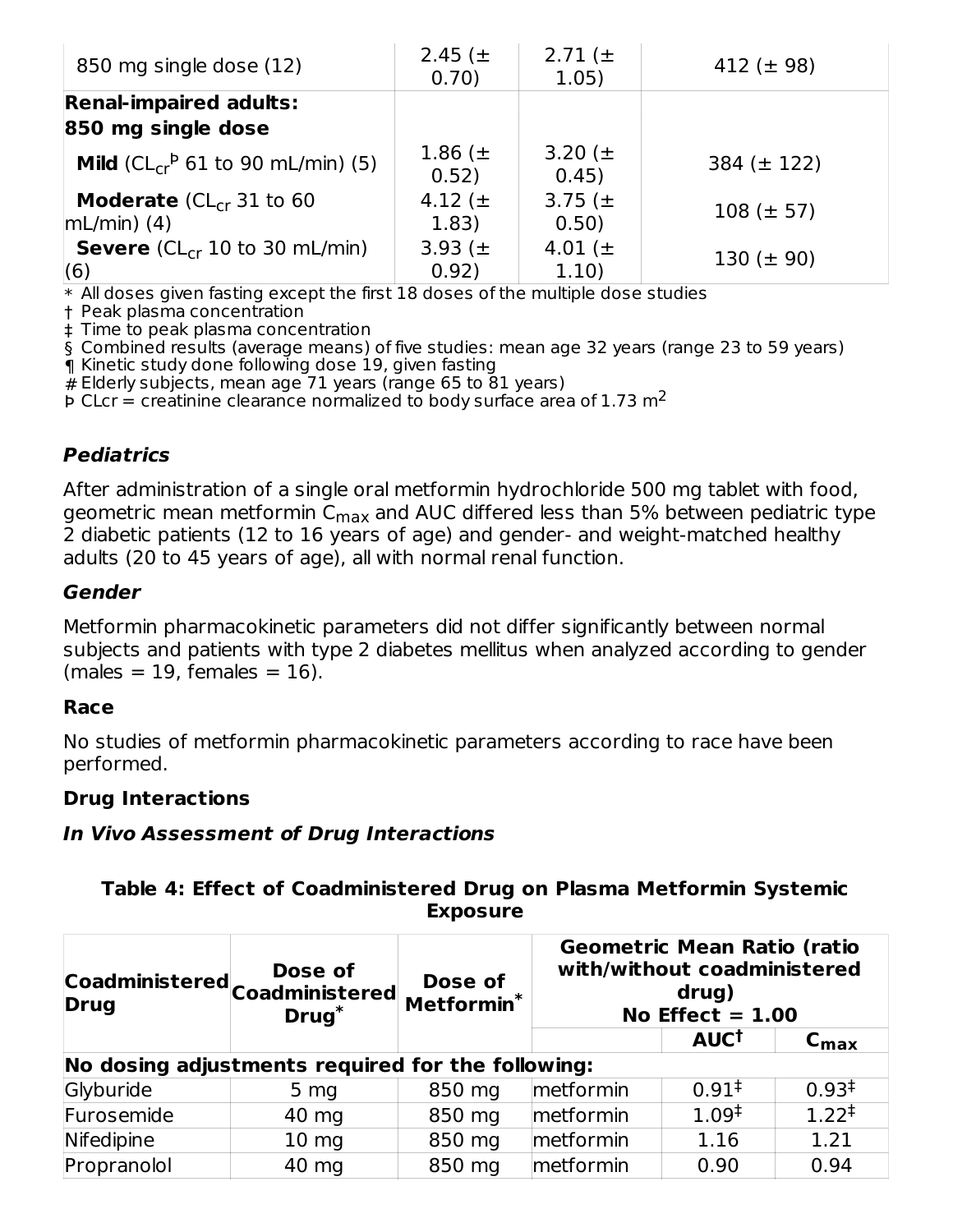| Ibuprofen                     | 400 mg                                                                              | 850 mg                | metformin | $1.05^{\ddagger}$ | $1.07^{\ddagger}$ |  |
|-------------------------------|-------------------------------------------------------------------------------------|-----------------------|-----------|-------------------|-------------------|--|
|                               | Cationic drugs eliminated by renal tubular secretion may reduce metformin           |                       |           |                   |                   |  |
|                               | elimination [See Warnings and Precautions (5.1) and Drug Interactions (7).]         |                       |           |                   |                   |  |
| Cimetidine                    | 400 mg                                                                              | 850 mg                | metformin | 1.40              | 1.61              |  |
|                               | <b>Carbonic anhydrase inhibitors may cause metabolic acidosis</b> [See Warnings and |                       |           |                   |                   |  |
|                               | Precautions (5.1) and Drug Interactions (7).]                                       |                       |           |                   |                   |  |
| Topiramate                    | $100 \text{ mg}^{\S}$                                                               | 500 mg $\rm ^{\rm 5}$ | metformin | 1.25 <sup>§</sup> | 1.17              |  |
|                               | * All metformin and coadministered drugs were given as single doses                 |                       |           |                   |                   |  |
| $+ AUC = AUC (INF)$           |                                                                                     |                       |           |                   |                   |  |
| L. Datis af seitheachig monne |                                                                                     |                       |           |                   |                   |  |

‡ Ratio of arithmetic means

§ At steady state with topiramate 100 mg every 12 hours and metformin 500 mg every 12 hours;  $AUC = AUC_{0-12}$  h

### **Table 5: Effect of Metformin on Coadministered Drug Systemic Exposure**

| <b>Drug</b> | Dose of<br> Coadministered  <sub>Coadministered</sub> | Dose of<br>Metformin <sup>*</sup> | <b>Geometric Mean Ratio (ratio</b><br>with/without metformin)<br>No Effect $= 1.00$ |                        |                     |
|-------------|-------------------------------------------------------|-----------------------------------|-------------------------------------------------------------------------------------|------------------------|---------------------|
|             | $Drug^*$                                              |                                   |                                                                                     | <b>AUC<sup>t</sup></b> | $C_{\text{max}}$    |
|             | No dosing adjustments required for the following:     |                                   |                                                                                     |                        |                     |
| Glyburide   | 5 <sub>mg</sub>                                       | 850 mg                            | glyburide                                                                           | 0.78 <sup>‡</sup>      | 0.63 <sup>†</sup>   |
| Furosemide  | 40 mg                                                 | 850 mg                            | furosemide                                                                          | $0.87^{\ddagger}$      | $0.69^{\ddagger}$   |
| Nifedipine  | $10 \text{ mg}$                                       | 850 mg                            | nifedipine                                                                          | 1.10 <sup>§</sup>      | 1.08                |
| Propranolol | 40 mg                                                 | 850 mg                            | propranolol                                                                         | $1.01\$                | 1.02                |
| Ibuprofen   | 400 mg                                                | 850 mg                            | ibuprofen                                                                           | $0.97$ <sup>1</sup>    | $1.01$ <sup>1</sup> |
| Cimetidine  | 400 mg                                                | 850 mg                            | cimetidine                                                                          | 0.95 <sup>§</sup>      | 1.01                |

\* All metformin and coadministered drugs were given as single doses

† AUC = AUC (INF) unless otherwise noted

‡ Ratio of arithmetic means, p-value of difference < 0.05

§ AUC (0-24 hr) reported

¶ Ratio of arithmetic means

### **13 NONCLINICAL TOXICOLOGY**

#### **13.1 Carcinogenesis, Mutagenesis, Impairment of Fertility**

Long-term carcinogenicity studies have been performed in rats (dosing duration of 104 weeks) and mice (dosing duration of 91 weeks) at doses up to and including 900 mg/kg/day and 1,500 mg/kg/day, respectively. These doses are both approximately 3 times the maximum recommended human daily dose of 2,550 mg based on body surface area comparisons. No evidence of carcinogenicity with metformin was found in either male or female mice. Similarly, there was no tumorigenic potential observed with metformin in male rats. There was, however, an increased incidence of benign stromal uterine polyps in female rats treated with 900 mg/kg/day.

There was no evidence of a mutagenic potential of metformin in the following in vitro tests: Ames test (S. typhimurium), gene mutation test (mouse lymphoma cells), or chromosomal aberrations test (human lymphocytes). Results in the *in vivo* mouse micronucleus test were also negative.

Fertility of male or female rats was unaffected by metformin when administered at doses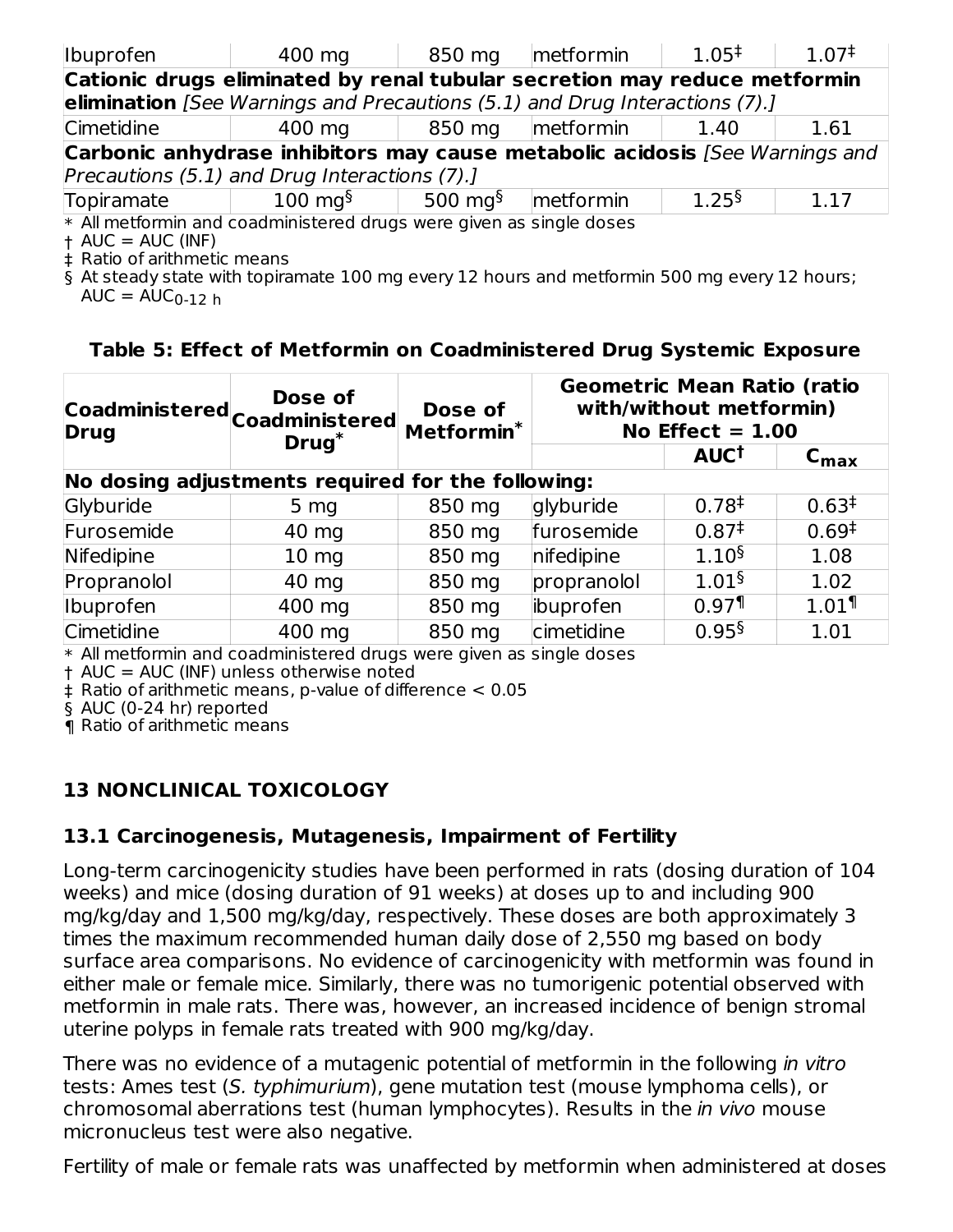as high as 600 mg/kg/day, which is approximately 2 times the maximum recommended human daily dose of 2,550 mg based on body surface area comparisons.

# **14 CLINICAL STUDIES**

# **14.2 Metformin Hydrochloride Extended-Release Tablets**

A 24-week, double-blind, placebo-controlled study of metformin hydrochloride extendedrelease tablets, taken once daily with the evening meal, was conducted in patients with type 2 diabetes mellitus who had failed to achieve glycemic control with diet and exercise. Patients entering the study had a mean baseline  $\sf HbA_{1c}$  of 8.0% and a mean baseline FPG of 176 mg/dL. The treatment dose was increased to 1,500 mg once daily if at Week 12 HbA $_{1c}$  was  $\geq 7.0\%$  but  $< 8.0\%$  (patients with HbA $_{1c} \geq 8.0\%$  were discontinued from the study). At the final visit (24-week), mean  $\sf HbA_{1c}$  had increased 0.2% from baseline in placebo patients and decreased 0.6% with metformin hydrochloride extended-release tablets.

A 16-week, double-blind, placebo-controlled, dose-response study of metformin hydrochloride extended-release tablets, taken once daily with the evening meal or twice daily with meals, was conducted in patients with type 2 diabetes mellitus who had failed to achieve glycemic control with diet and exercise. The results are shown in Table 6.

|                                 | Metformin Hydrochloride Extended-Release<br><b>Tablets</b> |                      |                      |                                                                |                              |                |
|---------------------------------|------------------------------------------------------------|----------------------|----------------------|----------------------------------------------------------------|------------------------------|----------------|
|                                 | 500 mg<br>Once<br><b>Daily</b>                             | Once<br><b>Daily</b> | Once<br><b>Daily</b> | 1,000 mg 1,500 mg 2,000 mg 1,000 mg<br>Once<br><b>Daily</b>    | <b>Twice</b><br><b>Daily</b> | <b>Placebo</b> |
| Hemoglobin $A_{1c}$<br>(% )     |                                                            |                      |                      | $(n = 115)$  (n = 115) (n = 111) (n = 125) (n = 112) (n = 111) |                              |                |
| Baseline                        | 8.2                                                        | 8.4                  | 8.3                  | 8.4                                                            | 8.4                          | 8.4            |
| Change at FINAL<br><b>VISIT</b> | $-0.4$                                                     | $-0.6$               | $-0.9$               | $-0.8$                                                         | $-1.1$                       | 0.1            |
| p-value <sup>*</sup>            | < 0.001                                                    | < 0.001              | < 0.001              | < 0.001                                                        | < 0.001                      |                |
| FPG (mg/dL)                     |                                                            |                      |                      | $(n = 126)$  (n = 118) (n = 120) (n = 132) (n = 122) (n = 113) |                              |                |
| <b>Baseline</b>                 | 182.7                                                      | 183.7                | 178.9                | 181.0                                                          | 181.6                        | 179.6          |
| Change at FINAL<br><b>VISIT</b> | $-15.2$                                                    | $-19.3$              | $-28.5$              | $-29.9$                                                        | $-33.6$                      | 7.6            |
| p-value <sup>*</sup>            | < 0.001                                                    | < 0.001              | < 0.001              | < 0.001                                                        | < 0.001                      |                |

**Table 6: Mean Changes from Baseline in HbA and Fasting Plasma Glucose at 1c Week 16 Comparing Metformin Hydrochloride Extended-Release Tablets vs Placebo in Patients with Type 2 Diabetes Mellitus**

\* All comparisons versus Placebo

Mean baseline body weight was 193 lbs, 192 lbs, 188 lbs, 196 lbs, 193 lbs and 194 lbs in the metformin hydrochloride extended-release tablets 500 mg, 1,000 mg, 1,500 mg, and 2,000 mg once daily, 1,000 mg twice daily and placebo arms, respectively. Mean change in body weight from baseline to week 16 was -1.3 lbs, -1.3 lbs, -0.7 lbs, -1.5 lbs, -2.2 lbs and -1.8 lbs, respectively.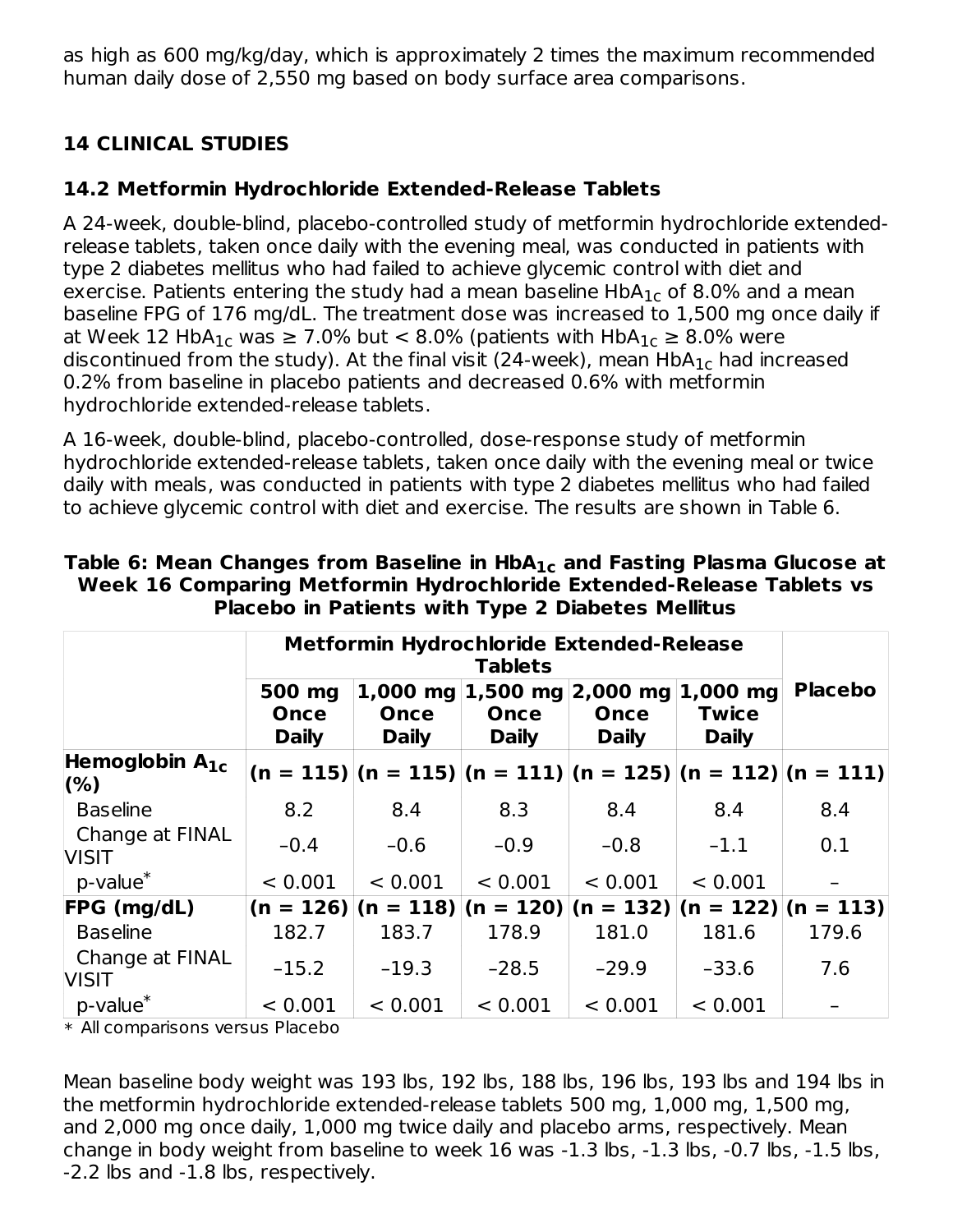A 24-week, double-blind, randomized study of metformin hydrochloride extendedrelease tablets, taken once daily with the evening meal, and metformin hydrochloride tablets, taken twice daily (with breakfast and evening meal), was conducted in patients with type 2 diabetes mellitus who had been treated with metformin hydrochloride tablets 500 mg twice daily for at least 8 weeks prior to study entry. The results are shown in Table 7.

| Table 7: Mean Changes from Baseline in $HbA_{1c}$ and Fasting Plasma Glucose at |
|---------------------------------------------------------------------------------|
| Week 24 Comparing Metformin Hydrochloride Extended-Release Tablets vs           |
| Metformin Hydrochloride Tablets in Patients with Type 2 Diabetes Mellitus       |

|                                 | <b>Metformin</b><br><b>Hydrochloride</b> | <b>Metformin Hydrochloride Extended-</b><br><b>Release Tablets</b> |                               |
|---------------------------------|------------------------------------------|--------------------------------------------------------------------|-------------------------------|
|                                 | Tablets 500 mg<br><b>Twice Daily</b>     | 1,000 mg<br><b>Once Daily</b>                                      | 1,500 mg<br><b>Once Daily</b> |
| Hemoglobin $A_{1c}$<br>(% )     | $(n = 67)$                               | $(n = 72)$                                                         | $(n = 66)$                    |
| <b>Baseline</b>                 | 7.06                                     | 6.99                                                               | 7.02                          |
| Change at FINAL<br><b>VISIT</b> | $0.14*$                                  | 0.27                                                               | 0.13                          |
| $(95% \text{ Cl})$              | $(-0.04, 0.31)$                          | (0.11, 0.43)                                                       | $(-0.02, 0.28)$               |
| FPG (mg/dL)                     | $(n = 69)$                               | $(n = 72)$                                                         | $(n = 70)$                    |
| <b>Baseline</b>                 | 127.2                                    | 131.0                                                              | 131.4                         |
| Change at FINAL<br><b>VISIT</b> | 14.0                                     | 11.5                                                               | 7.6                           |
| $(95% \text{ Cl})$              | (7.0, 21.0)                              | (4.4, 18.6)                                                        | (1.0, 14.2)                   |
| $* n = 68$                      |                                          |                                                                    |                               |

Mean baseline body weight was 210 lbs, 203 lbs and 193 lbs in the metformin hydrochloride tablets 500 mg twice daily, and metformin hydrochloride extended-release tablets 1,000 mg and 1,500 mg once daily arms, respectively. Mean change in body weight from baseline to week 24 was 0.9 lbs, 1.1 lbs and 0.9 lbs, respectively.

# **16 HOW SUPPLIED/STORAGE AND HANDLING**

### **16.1 How Supplied**

Metformin hydrochloride extended-release tablets USP, **500 mg** are oval white tablets, with "OE" debossed on one side and "584" debossed on the other side.

They are available as follows: Bottles of 100 NDC 51224-007-50 Bottles of 500 NDC 51224-007-60 Bottles of 1000 NDC 51224-007-70

Metformin hydrochloride extended-release tablets USP, **750 mg** are white, capsule shaped tablets, with "OE" debossed on one side and "585" debossed on the other side.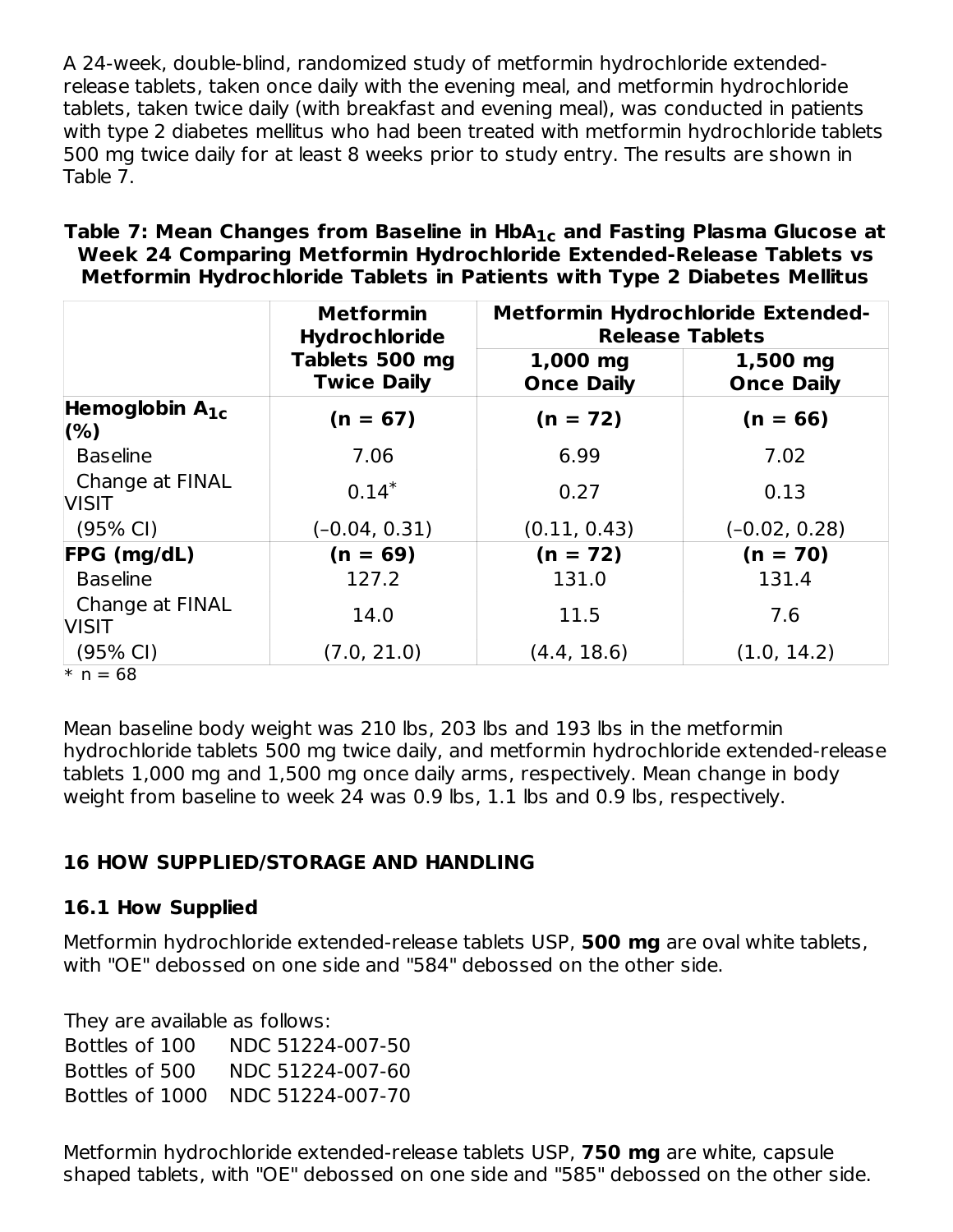They are available as follows: Bottles of 100 NDC 51224-107-50 Bottles of 500 NDC 51224-107-60

### **16.2 Storage**

Store at 20° to 25°C (68° to 77°F); excursions permitted from 15° to 30°C (59° to 86°F). [See USP Controlled Room Temperature.]

Dispense in light-resistant containers.

# **17 PATIENT COUNSELING INFORMATION**

Advise the patient to read the FDA-approved patient labeling (Patient Information).

### Lactic Acidosis:

Explain the risks of lactic acidosis, its symptoms, and conditions that predispose to its development. Advise patients to discontinue metformin hydrochloride extended-release tablets immediately and to promptly notify their healthcare provider if unexplained hyperventilation, myalgias, malaise, unusual somnolence or other nonspecific symptoms occur. Counsel patients against excessive alcohol intake and inform patients about importance of regular testing of renal function while receiving metformin hydrochloride extended-release tablets. Instruct patients to inform their doctor that they are taking metformin hydrochloride extended-release tablets prior to any surgical or radiological procedure, as temporary discontinuation may be required [see Warnings and Precautions (5.1)].

### Hypoglycemia

Inform patients that hypoglycemia may occur when metformin hydrochloride extendedrelease tablets are coadministered with oral sulfonylureas and insulin. Explain to patients receiving concomitant therapy the risks of hypoglycemia, its symptoms and treatment, and conditions that predispose to its development [see Warnings and Precautions (5.3)].

# Vitamin B<sub>12</sub> Deficiency:

Inform patients about importance of regular hematological parameters while receiving metformin hydrochloride extended-release tablets [see Warnings and Precautions (5.2)].

### Females of Reproductive Age:

Inform females that treatment with metformin hydrochloride extended-release tablets may result in ovulation in some premenopausal anovulatory women which may lead to unintended pregnancy [see Use in Specific Populations (8.3)].

### Metformin Hydrochloride Extended-Release Tablets Administration Information:

Inform patients that metformin hydrochloride extended-release tablets must be swallowed whole and not crushed, cut, or chewed, and that the inactive ingredients may occasionally be eliminated in the feces as a soft mass that may resemble the original tablet.

### Manufactured by: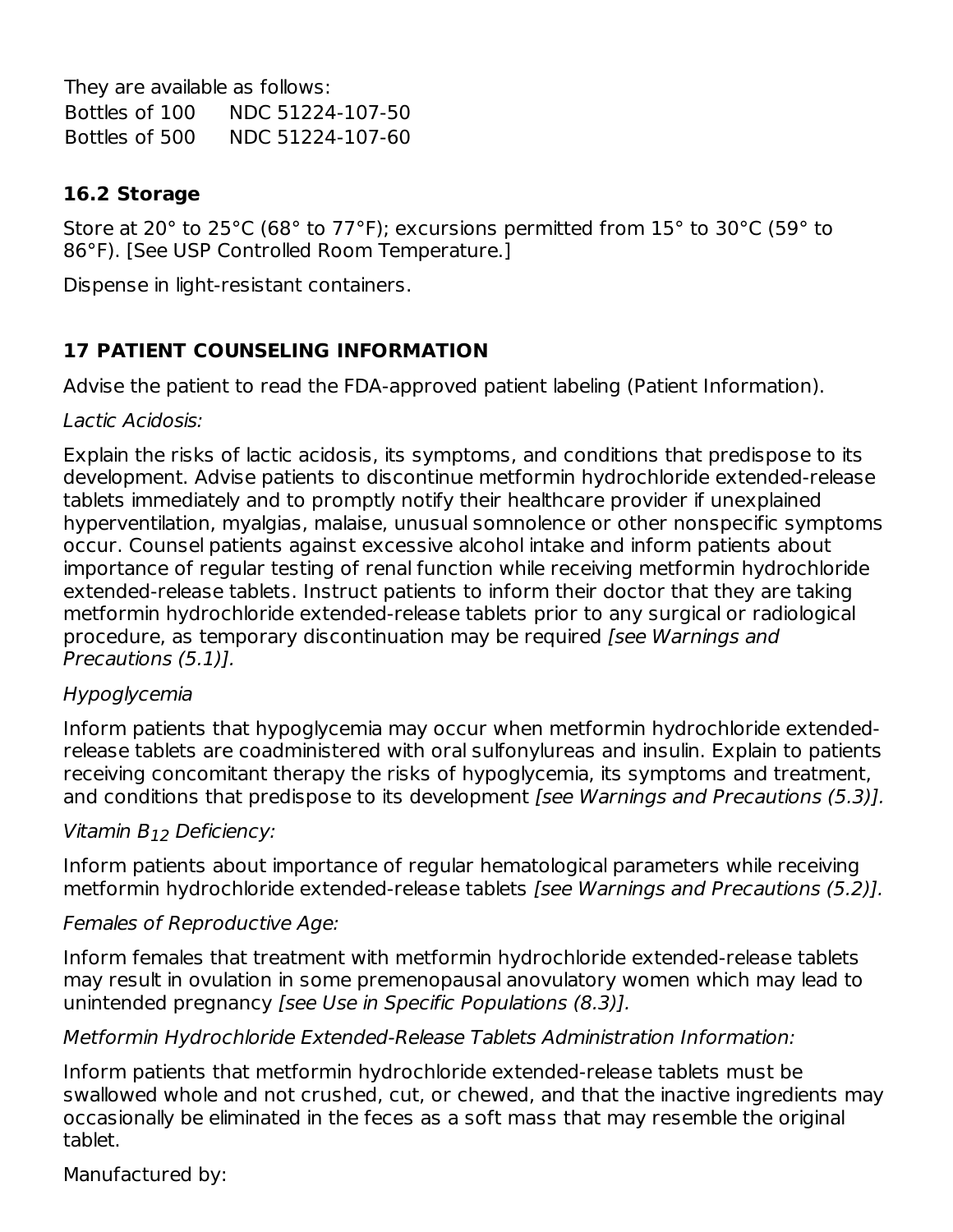# **CSPC Ouyi Pharmaceutical Co., Ltd.**

Shijiazhuang, Hebei, China, 052160

Manufactured for: **TAGI Pharma, Inc.** South Beloit, IL 61080

### **PATIENT INFORMATION**

### **Metformin Hydrochloride Extended-Release Tablets, USP (met for′ min hye″ droe klor′ ide)**

Read the Patient Information that comes with metformin hydrochloride extended-release tablets before you start taking it and each time you get a refill. There may be new information. This leaflet does not take the place of talking with your healthcare provider about your medical condition or treatment.

#### **What is the most important information I should know about metformin hydrochloride extended-release tablets?**

### **Serious side effects can happen in people taking metformin hydrochloride extended-release tablets, including:**

**Lactic Acidosis.** Metformin hydrochloride, the medicine in metformin hydrochloride extended-release tablets, can cause a rare, but serious, side effect called lactic acidosis (a build-up of lactic acid in the blood) that can cause death. Lactic acidosis is a medical emergency and must be treated in a hospital.

### **Stop taking metformin hydrochloride extended-release tablets and call your healthcare provider right away if you get any of the following symptoms of lactic acidosis:**

- feel very weak and tired
- have unusual (not normal) muscle pain
- have trouble breathing
- have unusual sleepiness or sleep longer than usual
- have unexplained stomach or intestinal problems with nausea and vomiting, or diarrhea
- feel cold, especially in your arms and legs
- feel dizzy or lightheaded
- have a slow or irregular heartbeat

### **You have a higher chance of getting lactic acidosis if you:**

- have kidney problems. People whose kidneys are not working properly should not take metformin hydrochloride extended-release tablets.
- have liver problems.
- have congestive heart failure that requires treatment with medicines.
- drink a lot of alcohol (very often or short-term "binge" drinking).
- get dehydrated (lose a large amount of body fluids). This can happen if you are sick with a fever, vomiting, or diarrhea. Dehydration can also happen when you sweat a lot with activity or exercise and do not drink enough fluids.
- have certain x-ray tests with injectable dyes or contrast agents.
- have surgery.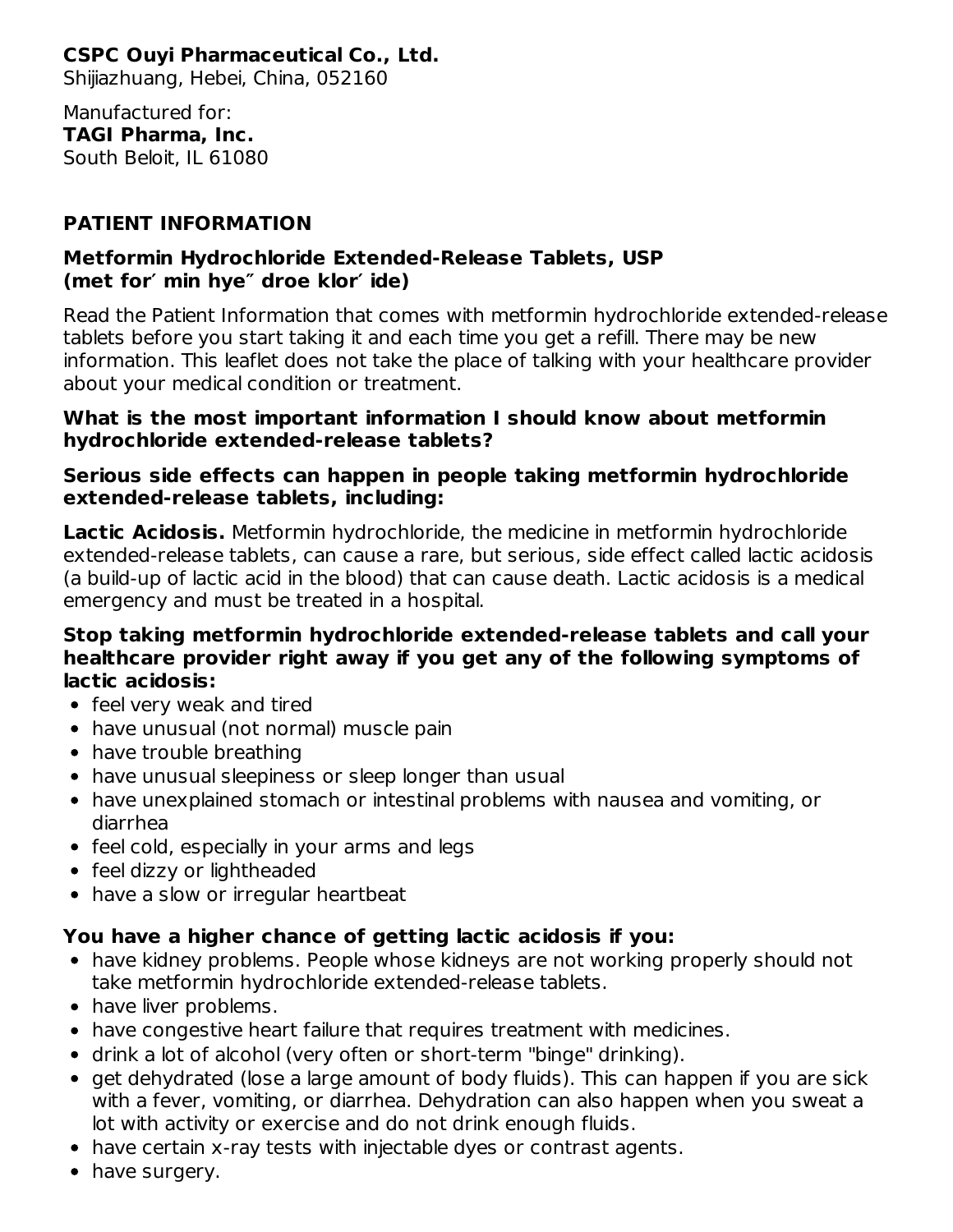- have a heart attack, severe infection, or stroke.
- are 80 years of age or older and have not had your kidney function tested.

### **What are metformin hydrochloride extended-release tablets?**

- Metformin hydrochloride extended-release tablets are prescription medicines that contain metformin hydrochloride. Metformin hydrochloride extended-release tablets are used with diet and exercise to help control high blood sugar (hyperglycemia) in adults with type 2 diabetes.
- Metformin hydrochloride extended-release tablets are not for people with type 1 diabetes.
- Metformin hydrochloride extended-release tablets are not for people with diabetic ketoacidosis (increased ketones in your blood or urine).

This medicine helps control your blood sugar in a number of ways. These include helping your body respond better to the insulin it makes naturally, decreasing the amount of sugar your liver makes, and decreasing the amount of sugar your intestines absorb. Metformin hydrochloride extended-release tablets do not cause your body to make more insulin.

### **Who should not take metformin hydrochloride extended-release tablets?**

Some conditions increase your chance of getting lactic acidosis, or cause other problems if you take either of these medicines. Most of the conditions listed below can increase your chance of getting lactic acidosis.

## **Do not take metformin hydrochloride extended-release tablets if you:**

- have kidney problems
- are allergic to the metformin hydrochloride in metformin hydrochloride extendedrelease tablets or any of the ingredients in metformin hydrochloride extended-release tablets. See the end of this leaflet for a complete list of ingredients in metformin hydrochloride extended-release tablets.
- are going to get an injection of dye or contrast agents for an x-ray procedure or if you are going to have surgery and not able to eat or drink much. In these situations, metformin hydrochloride extended-release tablets will need to be stopped for a short time. Talk to your healthcare provider about when you should stop metformin hydrochloride extended-release tablets and when you should start metformin hydrochloride extended-release tablets again. See **"What is the most important information I should know about metformin hydrochloride extendedrelease tablets?"**

### **What should I tell my healthcare provider before taking metformin hydrochloride extended-release tablets?**

Before taking metformin hydrochloride extended-release tablets, tell your healthcare provider if you:

- have type 1 diabetes. Metformin hydrochloride extended-release tablets should not be used to treat people with type 1 diabetes.
- have a history or risk for diabetic ketoacidosis (high levels of certain acids, known as ketones, in the blood or urine). Metformin hydrochloride extended-release tablets should not be used for the treatment of diabetic ketoacidosis.
- have kidney problems.
- have liver problems.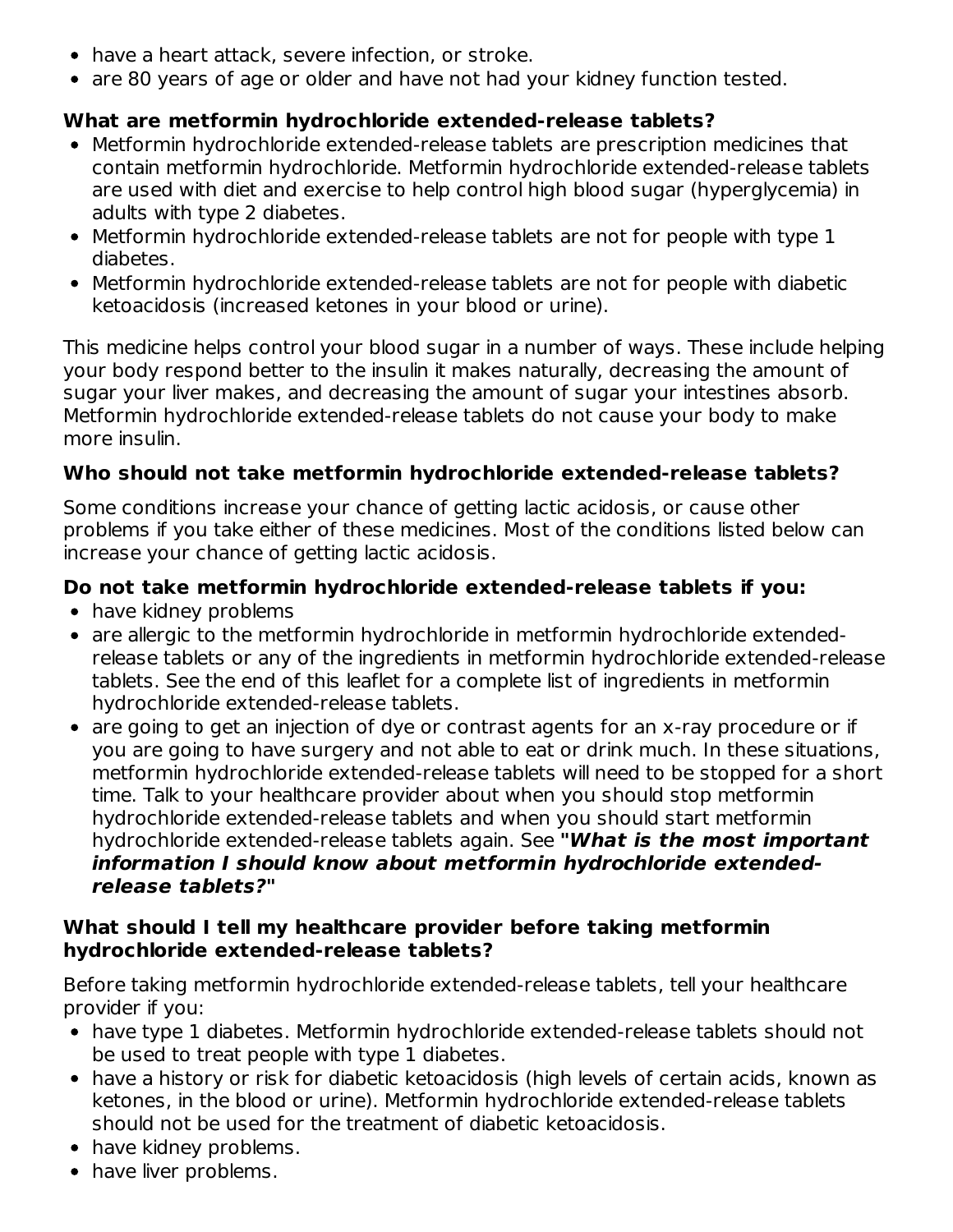- have heart problems, including congestive heart failure.
- are older than 80 years. If you are over 80 years old you should not take metformin hydrochloride extended-release tablets unless your kidneys have been checked and they are normal.
- drink alcohol very often, or drink a lot of alcohol in short-term "binge" drinking.
- are taking insulin.
- have any other medical conditions.
- are pregnant or plan to become pregnant. It is not known if metformin hydrochloride will harm your unborn baby. If you are pregnant, talk with your healthcare provider about the best way to control your blood sugar while you are pregnant.
- are breast-feeding or plan to breast-feed. It is not known if metformin hydrochloride passes into your breast milk. Talk with your healthcare provider about the best way to feed your baby while you take metformin hydrochloride extended-release tablets.

**Tell your healthcare provider about all the medicines you take,** including prescription and nonprescription medicines, vitamins, and herbal supplements. Know the medicines you take. Keep a list of them to show your healthcare provider and pharmacist when you get a new medicine.

Metformin hydrochloride extended-release tablets may affect the way other medicines work, and other medicines may affect how metformin hydrochloride extended-release tablets work.

### **Can metformin hydrochloride extended-release tablets be used in children?**

Metformin hydrochloride extended-release tablets have not been studied in children.

### **How should I take metformin hydrochloride extended-release tablets?**

- Take metformin hydrochloride extended-release tablets exactly as your healthcare provider tells you.
- Metformin hydrochloride extended-release tablets should be taken with meals to help lessen an upset stomach side effect.
- Swallow metformin hydrochloride extended-release tablets whole. Do not crush, cut, or chew metformin hydrochloride extended-release tablets.
- You may sometimes pass a soft mass in your stools (bowel movement) that looks like metformin hydrochloride extended-release tablets. This is not harmful and will not affect the way metformin hydrochloride extended-release tablets work to control your diabetes.
- When your body is under some types of stress, such as fever, trauma (such as a car accident), infection, or surgery, the amount of diabetes medicine that you need may change. Tell your healthcare provider right away if you have any of these problems.
- Your healthcare provider should do blood tests to check how well your kidneys are working before and during your treatment with metformin hydrochloride extendedrelease tablets.
- Your healthcare provider will check your diabetes with regular blood tests, including your blood sugar levels and your hemoglobin  $\mathsf{A_{1C}}.$
- Follow your healthcare provider's instructions for treating blood sugar that is too low (hypoglycemia). Talk to your healthcare provider if low blood sugar is a problem for you. See **"What are the possible side effects of metformin hydrochloride extended-release tablets?"**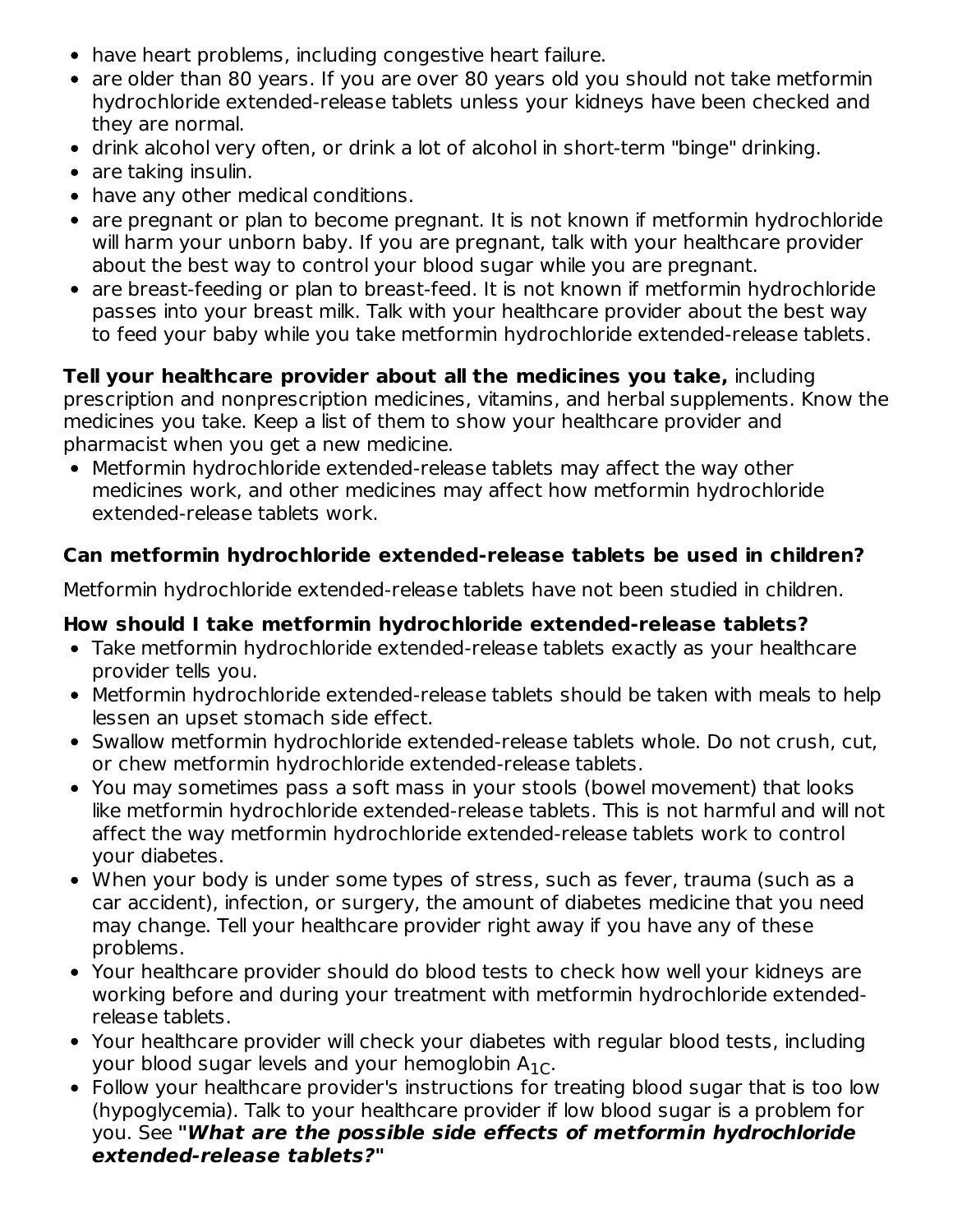- Check your blood sugar as your healthcare provider tells you to.
- Stay on your prescribed diet and exercise program while taking metformin hydrochloride extended-release tablets.
- If you miss a dose of metformin hydrochloride extended-release tablets, take your next dose as prescribed unless your healthcare provider tells you differently. Do not take an extra dose the next day.
- If you take too much metformin hydrochloride extended-release tablets, call your healthcare provider, local Poison Control Center, or go to the nearest hospital emergency room right away.

### **What should I avoid while taking metformin hydrochloride extended-release tablets?**

Do not drink a lot of alcoholic drinks while taking metformin hydrochloride extendedrelease tablets. This means you should not binge drink for short periods, and you should not drink a lot of alcohol on a regular basis. Alcohol can increase the chance of getting lactic acidosis.

#### **What are the side effects of metformin hydrochloride extended-release tablets?**

**Lactic acidosis. Metformin, the active ingredient in metformin hydrochloride extended-release tablets, can cause a rare but serious condition called lactic acidosis (a buildup of an acid in the blood) that can cause death. Lactic acidosis is a medical emergency and must be treated in the hospital.**

Call your doctor right away if you have any of the following symptoms, which could be signs of lactic acidosis:

- you feel cold in your hands or feet
- you have a slow or irregular heartbeat
- you have trouble breathing
- you feel dizzy or lightheaded
- you feel very weak or tired
- you feel sleepy or drowsy
- you have stomach pains, nausea or vomiting

Most people who have had lactic acidosis with metformin have other things that, combined with the metformin, led to the lactic acidosis. Tell your doctor if you have any of the following, because you have a higher chance for getting lactic acidosis with metformin hydrochloride extended-release tablets if you:

- have severe kidney problems, or your kidneys are affected by certain x-ray tests that use injectable dye
- have liver problems
- drink alcohol very often, or drink a lot of alcohol in short-term "binge" drinking
- get dehydrated (lose a large amount of body fluids). This can happen if you are sick with a fever, vomiting, or diarrhea. Dehydration can also happen when you sweat a lot with activity or exercise and do not drink enough fluids
- have surgery
- have a heart attack, severe infection, or stroke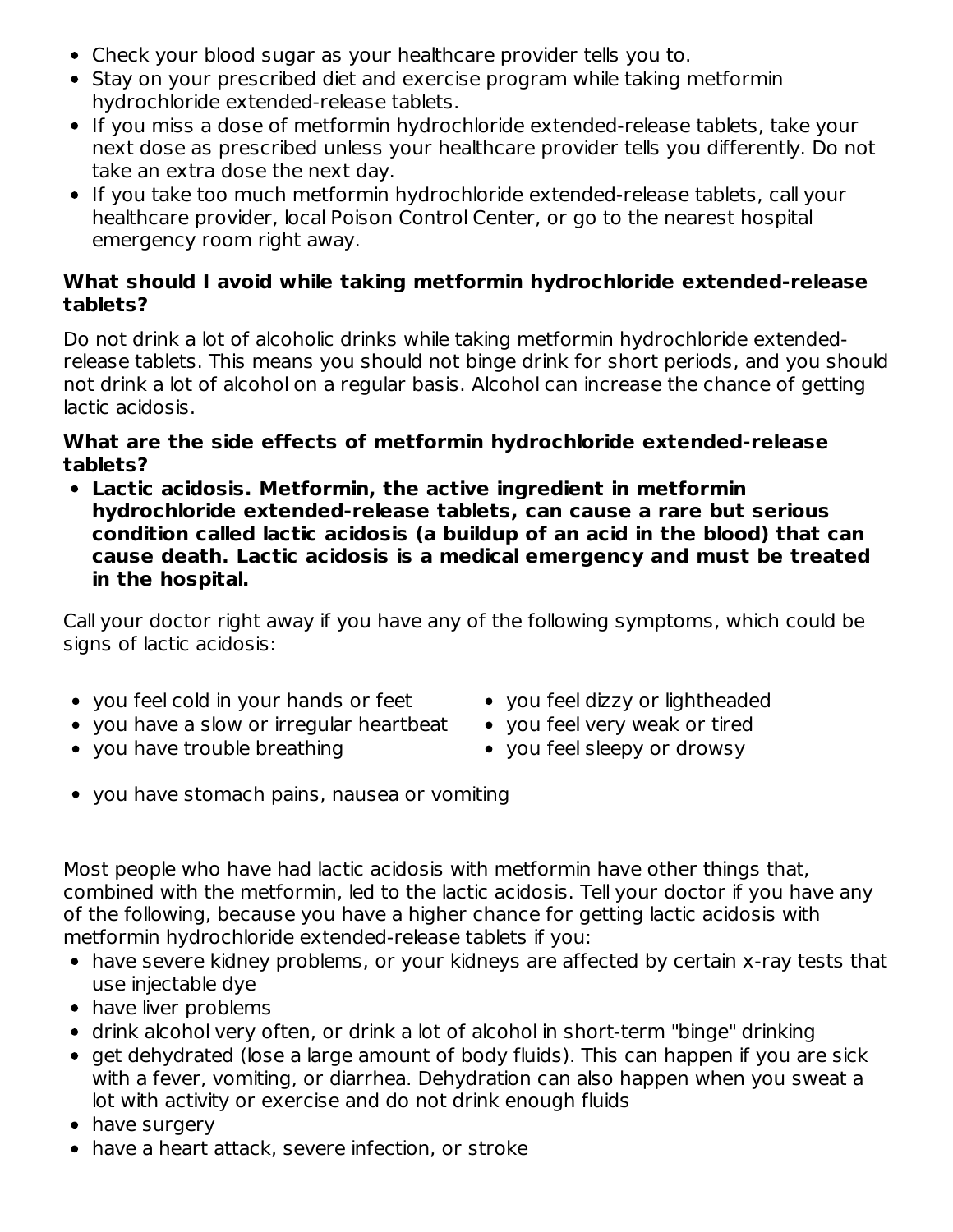Common side effects of metformin hydrochloride extended-release tablets include diarrhea, nausea, and upset stomach. These side effects generally go away after you take the medicine for a while. Taking your medicine with meals can help reduce these side effects. Tell your doctor if the side effects bother you a lot, last for more than a few weeks, come back after they've gone away, or start later in therapy. You may need a lower dose or need to stop taking the medicine for a short period or for good.

About 3 out of every 100 people who take metformin hydrochloride extended-release tablets have an unpleasant metallic taste when they start taking the medicine. It lasts for a short time.

Metformin hydrochloride extended-release tablets rarely cause hypoglycemia (low blood sugar) by themselves. However, hypoglycemia can happen if you do not eat enough, if you drink alcohol, or if you take other medicines to lower blood sugar.

### **How should I store metformin hydrochloride extended-release tablets?**

Store metformin hydrochloride extended-release tablets at 68°F to 77°F (20°C to 25°C).

#### **Keep metformin hydrochloride extended-release tablets and all medicines out of the reach of children.**

#### **General information about the use of metformin hydrochloride extendedrelease tablets**

If you have questions or problems, talk with your doctor or other healthcare provider. You can ask your doctor or pharmacist for the information about metformin hydrochloride extended-release tablets that is written for healthcare professionals. Medicines are sometimes prescribed for purposes other than those listed in a patient information leaflet. Do not use metformin hydrochloride extended-release tablets for a condition for which it was not prescribed. Do not share your medicine with other people.

### **What are the ingredients of metformin hydrochloride extended-release tablets?**

Active ingredients of metformin hydrochloride extended-release tablets: metformin hydrochloride.

Inactive ingredients in each tablet of metformin hydrochloride extended-release tablets 500 mg and 750 mg: carboxymethylcellulose sodium, copovidone, hypromellose, magnesium stearate and microcrystalline cellulose.

### **What is type 2 diabetes?**

Type 2 diabetes is a condition in which your body does not make enough insulin, and the insulin that your body produces does not work as well as it should. Your body can also make too much sugar. When this happens, sugar (glucose) builds up in the blood. This can lead to serious medical problems.

The main goal of treating diabetes is to lower your blood sugar to a normal level.

High blood sugar can be lowered by diet and exercise, and by certain medicines when necessary.

Talk to your healthcare provider about how to prevent, recognize, and take care of low blood sugar (hypoglycemia), high blood sugar (hyperglycemia), and problems you have because of your diabetes.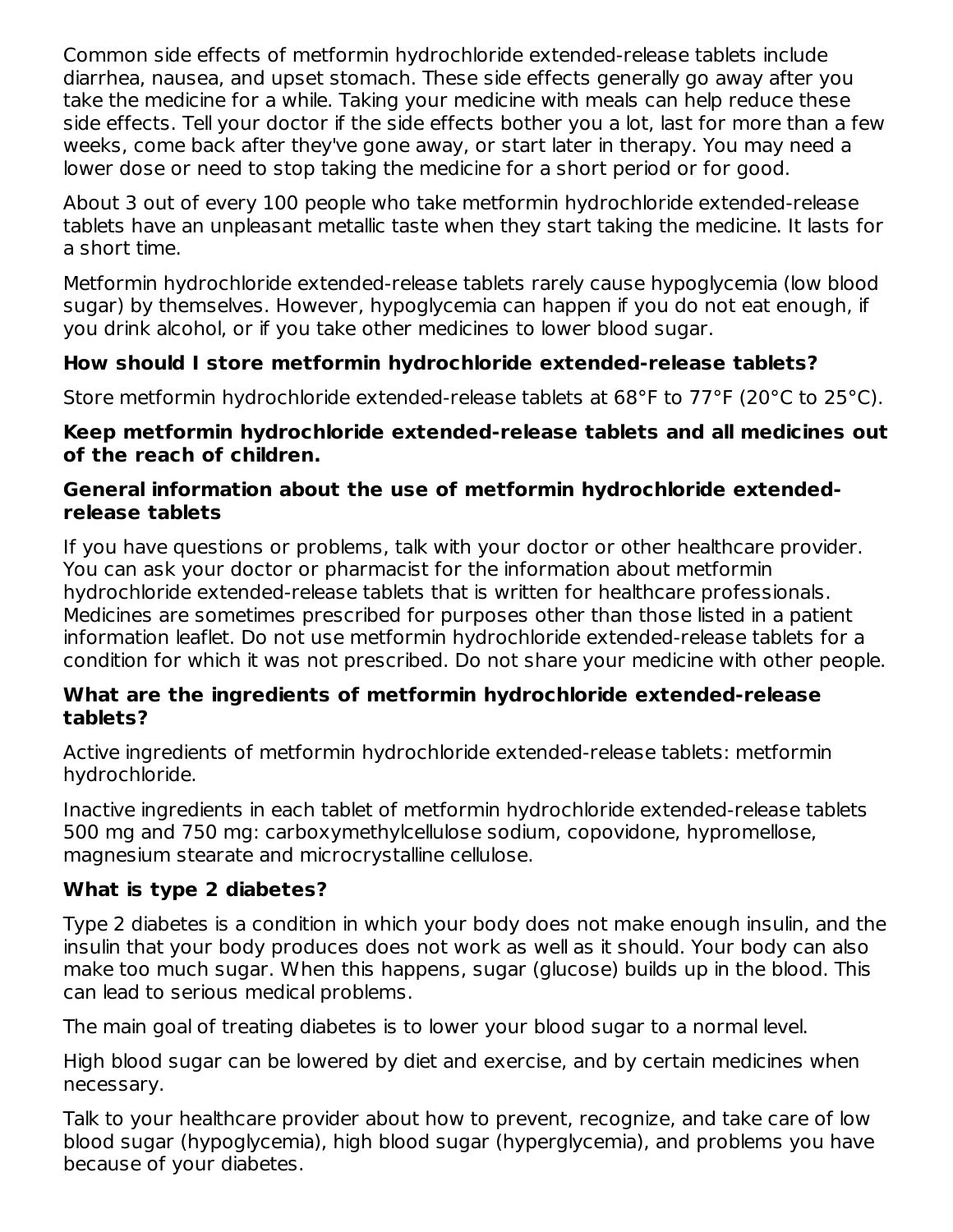Manufactured by: **CSPC Ouyi Pharmaceutical Co., Ltd.** Shijiazhuang, Hebei, China, 052160

Manufactured for: **TAGI Pharma, Inc.** South Beloit, IL 61080

Rev. 10/2018

#### **Repackaging Information**

Please reference the **How Supplied** section listed above for a description of individual tablets. This drug product has been received by Aphena Pharma - TN in a manufacturer or distributor packaged configuration and repackaged in full compliance with all applicable cGMP regulations. The package configurations available from Aphena are listed below:

| Count | 500 mg       |
|-------|--------------|
| 30    | 71610-533-30 |
| 60    | 71610-533-53 |
| 90    | 71610-533-60 |
| 120   | 71610-533-70 |
| 180   | 71610-533-80 |

Store between 20°-25°C (68°-77°F). See USP Controlled Room Temperature. Dispense in a tight light-resistant container as defined by USP. Keep this and all drugs out of the reach of children.

Repackaged by:



Cookeville, TN 38506

20210421JH

### **PRINCIPAL DISPLAY PANEL - 500 mg**

NDC 71610-533 - Metformin HCl ER, USP 500 mg Tablets - Rx Only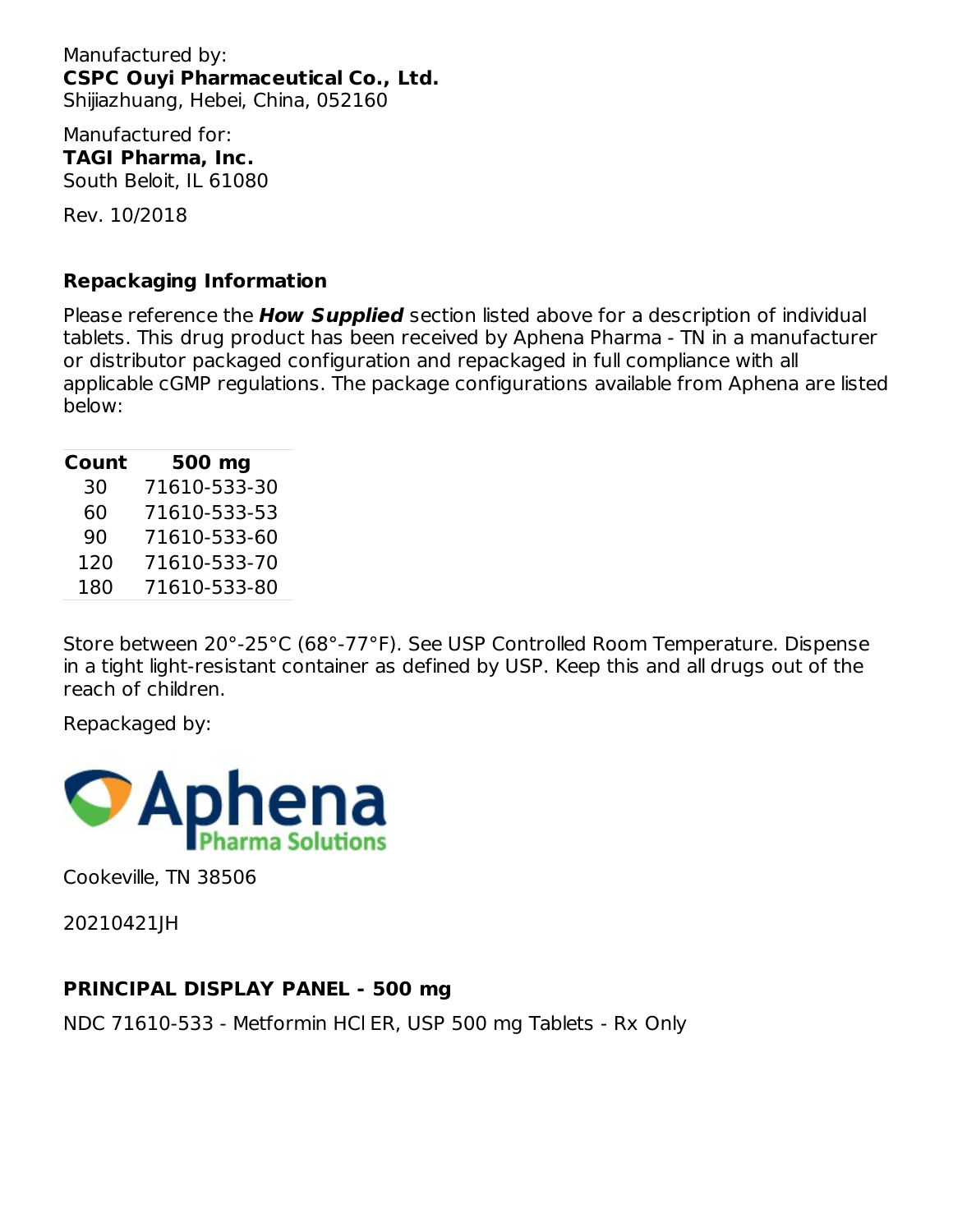Metformin HCl ER, USP

|                | NDC#71610-0533-30<br><b>SODma</b><br>30<br>Tablets                                                                                                                                                                         | m<br>œ                                          |
|----------------|----------------------------------------------------------------------------------------------------------------------------------------------------------------------------------------------------------------------------|-------------------------------------------------|
| ធ្ន<br>ś<br>çı | Store between 20-25 degrees ((68-77 degrees F).<br>See USP Controlled Room Temperature-<br>Dispense in a tight light-resistant container<br>as defined by USP.<br>Keep this and all drugs out of the reach of<br>children. | nu ru<br><b>1000</b><br>n.<br><b>In</b> In<br>士 |
| Metformin      | MFG BY: CSPC Ouyi Pharmaceuticals Co., Ltd<br>믂<br>Shijiazhuang, China<br>mRPKG BY:<br>Aphena Pharma<br>Cookeville, TN 38506<br>m                                                                                          | m<br>ru<br>▭<br>$\overline{a}$<br>÷<br>Ò        |
|                | RX Only<br><b>Matformin HCL ER, USP</b>                                                                                                                                                                                    | u٠<br>늪                                         |
|                | Tablets                                                                                                                                                                                                                    |                                                 |

| <b>METFORMIN HYDROCHLORIDE</b>                                     |                                                                          |                        |                              |                                |                                  |                 |  |  |  |  |
|--------------------------------------------------------------------|--------------------------------------------------------------------------|------------------------|------------------------------|--------------------------------|----------------------------------|-----------------|--|--|--|--|
| metformin hydrochloride tablet, extended release                   |                                                                          |                        |                              |                                |                                  |                 |  |  |  |  |
|                                                                    |                                                                          |                        |                              |                                |                                  |                 |  |  |  |  |
| <b>Product Information</b>                                         |                                                                          |                        |                              |                                |                                  |                 |  |  |  |  |
| <b>Product Type</b>                                                | <b>HUMAN PRESCRIPTION</b><br><b>DRUG</b>                                 |                        | <b>Item Code</b><br>(Source) |                                | NDC:71610-533(NDC:51224-<br>007) |                 |  |  |  |  |
| <b>Route of Administration</b>                                     | ORAL                                                                     |                        |                              |                                |                                  |                 |  |  |  |  |
|                                                                    |                                                                          |                        |                              |                                |                                  |                 |  |  |  |  |
| <b>Active Ingredient/Active Moiety</b>                             |                                                                          |                        |                              |                                |                                  |                 |  |  |  |  |
| <b>Basis of Strength</b><br><b>Ingredient Name</b>                 |                                                                          |                        |                              |                                |                                  | <b>Strength</b> |  |  |  |  |
|                                                                    | Metformin Hydrochloride (UNII: 786Z46389E) (Metformin - UNII:9100L32L2N) |                        |                              | Metformin Hydrochloride 500 mg |                                  |                 |  |  |  |  |
|                                                                    |                                                                          |                        |                              |                                |                                  |                 |  |  |  |  |
|                                                                    |                                                                          |                        |                              |                                |                                  |                 |  |  |  |  |
| <b>Inactive Ingredients</b>                                        |                                                                          |                        |                              |                                |                                  |                 |  |  |  |  |
|                                                                    |                                                                          | <b>Ingredient Name</b> |                              |                                |                                  | <b>Strength</b> |  |  |  |  |
| Copovidone K25-31 (UNII: D9C330MD8B)                               |                                                                          |                        |                              |                                |                                  |                 |  |  |  |  |
| carboxymethylcellulose sodium, unspecified form (UNII: K6790BS311) |                                                                          |                        |                              |                                |                                  |                 |  |  |  |  |
| HYPROMELLOSE, UNSPECIFIED (UNII: 3NXW29V3WO)                       |                                                                          |                        |                              |                                |                                  |                 |  |  |  |  |
| MICROCRYSTALLINE CELLULOSE (UNII: OP1R32D61U)                      |                                                                          |                        |                              |                                |                                  |                 |  |  |  |  |
| magnesium stearate (UNII: 70097M6I30)                              |                                                                          |                        |                              |                                |                                  |                 |  |  |  |  |
|                                                                    |                                                                          |                        |                              |                                |                                  |                 |  |  |  |  |
| <b>Product Characteristics</b>                                     |                                                                          |                        |                              |                                |                                  |                 |  |  |  |  |
| Color                                                              | <b>WHITE</b>                                                             | <b>Score</b>           |                              |                                | no score                         |                 |  |  |  |  |
| <b>Shape</b>                                                       | OVAL                                                                     | <b>Size</b>            |                              |                                | 19mm                             |                 |  |  |  |  |
| Flavor                                                             |                                                                          | <b>Imprint Code</b>    |                              |                                | OE;584                           |                 |  |  |  |  |
| <b>Contains</b>                                                    |                                                                          |                        |                              |                                |                                  |                 |  |  |  |  |
|                                                                    |                                                                          |                        |                              |                                |                                  |                 |  |  |  |  |
|                                                                    |                                                                          |                        |                              |                                |                                  |                 |  |  |  |  |